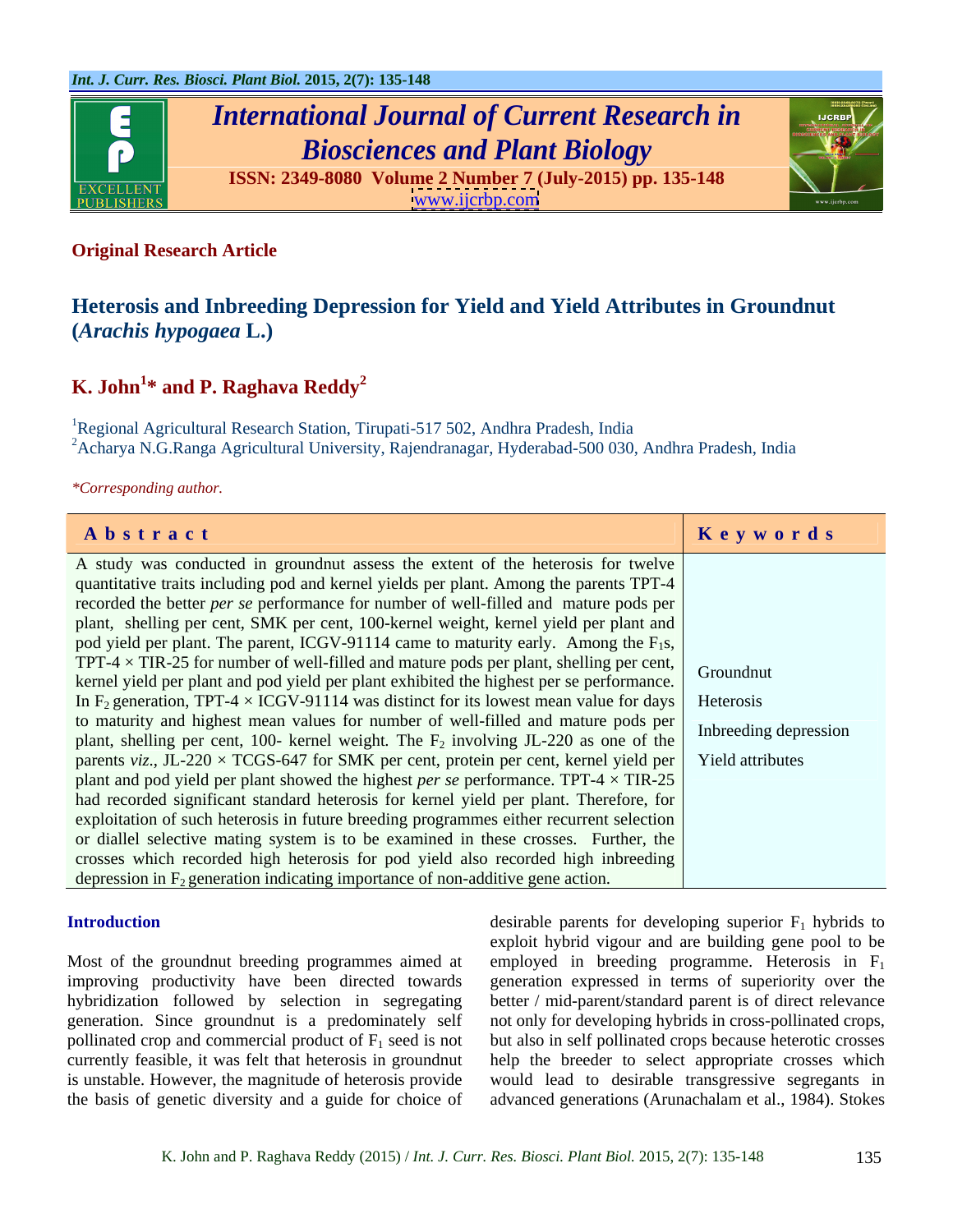several investigators reported heterosis for yield and its

genotypes *viz.,* TPT-4, TIR-25, ICGV-91114, TCGS- These were grown in a randomized block design with three replications during *rabi* 2009 at RARS, Tirupati. The  $F_1$  hybrids were grown in plots consisting of single row of 5m length having a spacing of 22.5×10cm. The parental genotype  $F_2$  crosses had three rows, each of 4m replication per cross were sampled for recording

Data were recorded on fourteen characters, *viz*., days to yield per plant (gram per plant) and pod yield per plant (gram per plant). Heterosis over mid parent (>MP) better parent ( $>BP$ ) and standard parent ( $>SP$ ) in  $F_1$  generation

general mean of 30.00 days. Four parental lines viz.,

and Hull (1930) first observed the manifestation of Tirupati-4, ICGV-91114, TCGS-584 and JL-220 heterosis for different traits in groundnut. Since then, recorded low mean for days to 50 per cent flowering than components in groundnut (Deshmukh et al., 1985 and flowering among  $F_1$ s was 26.33. The range for days to Dwivedi et al., 1994). According to the available 50% flowering among  $F_1$  s ranged from 24.00 (ICGVevidence, heterosis in groundnut is related to the parental  $91114 \times TCGS-647$  to 32.00 days (ICGV-99029  $\times$  Kgenetic diversity. Promising F1s with desirable traits may  $1375$ ). Days to 50% flowering among  $F_2$  populations was be advanced further to obtained transgressive segregants. ranged from 23.00 days (ICGV-91114  $\times$  JL-220) to Therefore with present study, the magnitude of heterosis  $31.00 \text{ days}$  (ICGV-99029  $\times$  K-1375) with a general mean and inbreeding depression for pod yield and other of 26.00 days. The range for days to maturity among the physiology traits were studied in 28 groundnut crosses in parents varied from 100 (ICGV-91114) to 116 days  $F_1$  and  $F_2$  generations. (ICGV-99029) with a general mean of 107.92 days. The **Materials and methods** days). The mean of F<sub>1</sub>s was 106.86 days with a range of The experimental material comprised of 28  $F_1$  and  $F_2$  99029  $\times$  TCGS-647). In  $F_2$  populations, mean days to crosses of a half diallel desired of eight parental maturity ranged from 99.00 (TPT-4 × ICGV-91114) to 584, JL-220, ICGV-99029, K-1375 and TCGS-647. 107.00 days. The  $F_2$  population mean of 15 crosses not generalmean (30.00). The overall mean of days to 50% earliest maturity was recorded by ICGV-91114 (100 100.00 (TPT- 4 × ICGV-91114) to 114.00 days (ICGV- 123.00 (K-1375  $\times$  TCGS- 647) with a general mean of exceeded the general mean (107.00 days).

row of 5m length having a spacing of 22.5×10cm. The number of well-filled and mature pods per plant (13.70) length. In parents and  $F_1$  hybrids, twenty plants per being 20.28. Five parents had higher mean number of replication per genotype and in  $F_2$  crosses 30 plants per pods than parental mean. The mean number of mature observation.  $99029$  to 29.93 (TPT-4  $\times$  TIR-25) among F<sub>1</sub>s. The 50% flowering, days to maturity, for number of well crosses. The  $F_2$  populations, TPT-4  $\times$  ICGV-91114 filled and mature pods per plant, shelling per cent, sound exhibited the highest mean number of mature pods per mature kernel per cent, 100 kernel weight (gram per plant (24.21), while TPT-4  $\times$  Jl-220 had the least mean plant), dry haulms yield per plant (gram per plant), number of mature pods per plant (10.90). Eleven  $F_2$ harvest index (%), oil per cent, protein per cent, kernel populations recorded more mean number of pods per Among parents, ICGV-99029 recorded the lowest mean while it was highest  $(28.10)$  in TPT-4, the general mean pods per plant ranged from 14.07 (ICGV-91114  $\times$  ICGVgeneral mean of 18.50 was exceeded by twelve  $F_1s$ . It ranged from 10.90 to 24.21 in  $F<sub>2</sub>$  generation of 28 plant than general mean (14.38).

and in breeding depression from  $F_1$  to  $F_2$  in each cross 71.58% and 81.39% with a general mean of 77.58%. The were estimated for fourteen characters using standard genotype, TCGS-647 registered the lower shelling formulae. percent of 77.74%, while maximum shelling per cent was **Results and discussion per cent than general mean of parents. Mean shelling Mean performance of parents,**  $\mathbf{F}_1$ **s and**  $\mathbf{F}_2$ **s** 584) to 81.72% (TPT-4  $\times$  TIR-25) among  $\mathbf{F}_1$ s with The mean performance of parents,  $F_1s$  and  $F_2$  populations per cent than general mean of  $F_1s$ . Among  $F_2$  populations, are presented in Table 1. The mean for days to 50 per ICGV-99029 × TCGS-647 recorded the lowest (69.05%) cent flowering among parents ranged from 27.00 days and highest (88.77%) shelling per cent, respectively. (ICGV-91114) to 33.00 days (ICGV-99029) with a Fourteen  $F_2$  populations had higher shelling per cent than The range of variation for shelling per cent was between recorded by TPT-4. Five parents exhibited more shelling percent ranged from  $74.22\%$  (ICGV-91114  $\times$  TCGSgeneral of 78.55%. Fifteen  $F_1s$  had higher mean shelling general mean (77.30%).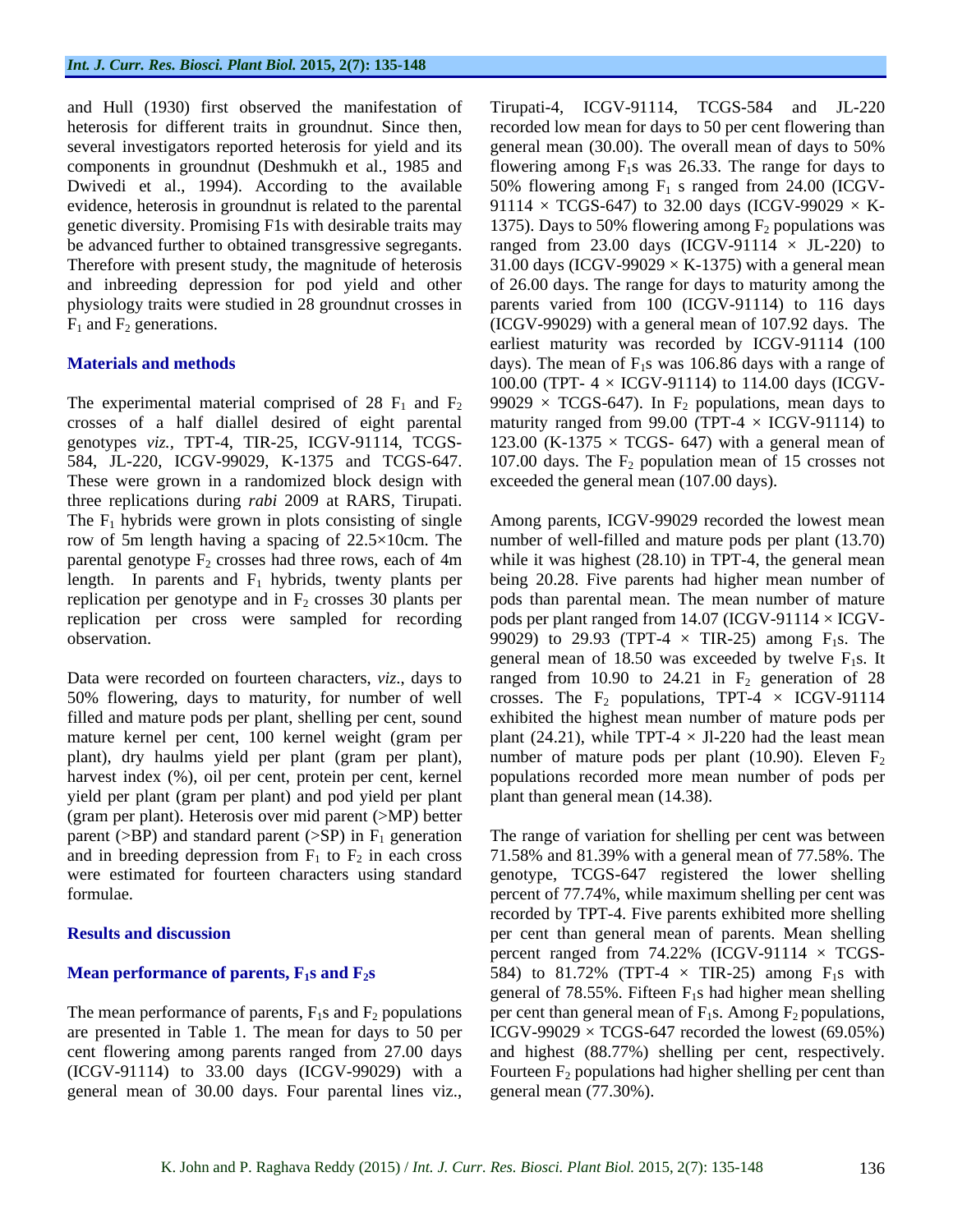| Parents/crosses              | Days to 50% flowering |                | Days to maturity |                |                | No. of well filled and<br>mature pods per plant | <b>Shelling per cent</b> |                |                | Sound mature kernel<br>per cent | 100-kernel weight |                |
|------------------------------|-----------------------|----------------|------------------|----------------|----------------|-------------------------------------------------|--------------------------|----------------|----------------|---------------------------------|-------------------|----------------|
|                              | F <sub>1</sub>        | F <sub>2</sub> | F <sub>1</sub>   | F <sub>2</sub> | F <sub>1</sub> | F <sub>2</sub>                                  | F <sub>1</sub>           | F <sub>2</sub> | F <sub>1</sub> | F <sub>2</sub>                  | F <sub>1</sub>    | F <sub>2</sub> |
| <b>Parents</b>               |                       |                |                  |                |                |                                                 |                          |                |                |                                 |                   |                |
| TPT <sub>4</sub>             | 28.00                 |                | 105 33           |                | 28.10          |                                                 | 81 39                    |                | 90 81          |                                 | 53.46             |                |
| <b>TIR 25</b>                | 31.00                 | $\sim$         | 110.00           |                | 23.20          | ä,                                              | 7949                     |                | 8873           | $\sim$                          | 43 12             |                |
| <b>ICGV-91114</b>            | 26.67                 | х.             | 100.00           |                | 24 33          | ä,                                              | 78.60                    |                | 87 62          | $\sim$                          | 47.17             |                |
| <b>TCGS 584</b>              | 27.67                 | $\sim$         | 102 33           | $\sim$         | 14.27          | ÷.                                              | 78.66                    | ä,             | 8782           | $\sim$                          | 38 46             |                |
| JL-220                       | 27.33                 | х.             | 105.33           | х.             | 20.90          | ÷.                                              | 77.00                    | ÷              | 88.27          | $\sim$                          | 5113              | ÷.             |
| <b>ICGV-99029</b>            | 33 33                 |                | 116.00           |                | 13.70          |                                                 | 74.51                    |                | 85 64          |                                 | 48 32             |                |
| K 1375                       | 31.00                 |                | 111.00           | $\sim$         | 24.00          | ä,                                              | 79.43                    | ä,             | 83.42          | $\sim$                          | 44 05             | $\sim$         |
| <b>TCGS 647</b>              | 32.00                 |                | 113 33           |                | 13.77          |                                                 | 71.58                    |                | 7774           |                                 | 46 45             |                |
| <b>Crosses</b>               |                       |                |                  |                |                |                                                 |                          |                |                |                                 |                   |                |
| TPT $4 \times$ TPT 25        | 24 67                 | 24.00          | 105.00           | 104.33         | 29 93          | 16.50                                           | 8172                     | 80.07          | 90 94          | 87 54                           | 46.26             | 47.80          |
| TPT-4 × ICGV-91114           | 24.00                 | 23.67          | 100.00           | 99 33          | 29.03          | 24 21                                           | 81 62                    | 80,77          | 87 94          | 87.80                           | 50.68             | 5183           |
| TPT 4 × TCGS 584             | 25.00                 | 24 33          | 101 33           | 102.00         | 22.67          | 13.30                                           | 77.22                    | 77.54          | 93 56          | 88.86                           | 50.90             | 44 94          |
| TPT $4 \times$ JL-220        | 24.00                 | 24.67          | 103.67           | 103.67         | 16.50          | 10.90                                           | 81.13                    | 76.22          | 8269           | 8577                            | 50.26             | 46.22          |
| <b>TPT 4 × ICGV 99029</b>    | 26.00                 | 23.67          | 108.67           | 108.33         | 1543           | 13.60                                           | 79 35                    | 74.18          | 88.81          | 8747                            | 4972              | 47 35          |
| TPT 4 × K-1375               | 25.67                 | 25.67          | 109.00           | 108.33         | 27.00          | 12.42                                           | 81.38                    | 77.09          | 89 11          | 88.03                           | 4983              | 4541           |
| TPT 4 × TCGS 647             | 26.00                 | 26 33          | 112.33           | 112.00         | 16.00          | 14.17                                           | 7973                     | 7844           | 8989           | 87.88                           | 49 10             | 55.50          |
| TIR 25 x ICGV 91114          | 26.67                 | 25.67          | 102.33           | 103.00         | 14.90          | 16.17                                           | 8072                     | 80.30          | 8474           | 88.75                           | 47.13             | 46.53          |
| TIR-25 × TCGS-584            | 27.00                 | 26.33          | 102.67           | 104.00         | 15.37          | 12.45                                           | 7784                     | 77.89          | 88 04          | 86.31                           | 46 97             | 39.66          |
| TIR 25 × JL 220              | 27.00                 | 25.67          | 101.33           | 106.00         | 15.57          | 17.14                                           | 76.87                    | 79.37          | 8647           | 91 65                           | 43.64             | 46.10          |
| TIR-25 × ICGV-99029          | 26.33                 | 26.00          | 113.00           | 113.00         | 22.60          | 14.43                                           | 74.37                    | 78.99          | 8801           | 85.28                           | 49 90             | 46.97          |
| TIR 25 × K 1375              | 26.67                 | 25,67          | 109 67           | 108.67         | 19 97          | 16.09                                           | 7775                     | 78.01          | 8974           | 9031                            | 4742              | 46.76          |
| TIR 25 × TCGS 647            | 26.33                 | 27.00          | 109.67           | 110.00         | 15.87          | 14.42                                           | 77 36                    | 79.13          | 85.08          | 80.00                           | 3783              | 47.83          |
| ICGV-91114 × TCGS-584        | 25.67                 | 25.00          | 101.00           | 100.00         | 15.67          | 13.95                                           | 74 22                    | 76 12          | 90 05          | 83.01                           | 4775              | 45 23          |
| ICGV-91114 × JL-220          | 25.67                 | 25.33          | 102 33           | 102.67         | 15.47          | 15.39                                           | 81.02                    | 76.57          | 8969           | 90.08                           | 45.52             | 46.61          |
| ICGV-91114 × ICGV-99029      | 25.33                 | 26.67          | 106.00           | 101.67         | 14.07          | 13.70                                           | 80.68                    | 76 20          | 8879           | 88.59                           | 48 53             | 4742           |
| ICGV-91114 × K-1375          | 25 33                 | 23,33          | 104 33           | 102.00         | 20.17          | 14 10                                           | 76.05                    | 80 38          | 86 90          | 90.73                           | 48 39             | 51.13          |
| ICGV-91114 × TCGS-647        | 23.67                 | 25.67          | 108.00           | 106 33         | 25.70          | 11.05                                           | 7854                     | 77 29          | 9181           | 87.46                           | 4870              | 45.31          |
| <b>TCGS 584 × JL 220</b>     | 25.00                 | 24.67          | 105.00           | 103.67         | 15.50          | 14.70                                           | 80.00                    | 7367           | 89 33          | 86 34                           | 49.08             | 40.18          |
| TCGS-584 × ICGV-99029        | 26.67                 | 27.00          | 109 33           | 109.67         | 14.73          | 18.15                                           | 74 62                    | 70.97          | 82 16          | 85.16                           | 44 60             | 43.62          |
| TCGS 584 × K-1375            | 25.00                 | 25.67          | 109.67           | 110.67         | 15.93          | 15.60                                           | 76.07                    | 78.40          | 88 82          | 85.16                           | 55 84             | 45.40          |
| <b>TCGS 584 × TCGS 647</b>   | 25 33                 | 25 33          | 109.00           | 109.00         | 20.67          | 11 42                                           | 78.59                    | 73 28          | 8741           | 86.62                           | 43.32             | 42 34          |
| JL 220 × ICGV 99029          | 26.00                 | 26.67          | 108.00           | 106.67         | 14.53          | 11.48                                           | 78.69                    | 79.79          | 89 55          | 93.41                           | 48.09             | 48.09          |
| JL 220 × K 1375              | 27.67                 | 26.67          | 105 33           | 106.33         | 14 40          | 12.41                                           | 77 56                    | 80.25          | 87.00          | 89.37                           | 46.15             | 47.78          |
| JL 220 × TCGS 647            | 27.67                 | 27.67          | 107 67           | 111 67         | 22.17          | 13.03                                           | 79.17                    | 79.76          | 93 31          | 91 33                           | 48.82             | 47.90          |
| ICGV-99029 × K-1375          | 32.00                 | 31 33          | 112.00           | 114 33         | 15.13          | 14.92                                           | 79 34                    | 75.09          | 81.67          | 80.87                           | 45 35             | 47.69          |
| ICGV-99029 × TCGS-647        | 31.67                 | 30.00          | 113 67           | 114 67         | 18.60          | 14.16                                           | 7745                     | 69 05          | 89 15          | 87.75                           | 46 39             | 45.52          |
| K-1375 × TCGS-647            | 29 33                 | 30 33          | 112.00           | 123.00         | 14.40          | 12.85                                           | 80.21                    | 79.58          | 87 31          | 88.26                           | 50.00             | 48.28          |
| Mean of parents              | 29.63                 |                | 107.92           |                | 20.28          | $\sim$                                          | 77.58                    |                | 86 26          | $\sim$                          | 46 52             |                |
| Range among parents          | 26 67 33 30           | $\sim$         | 100.00 116.00    |                | 13 70 28 10    | $\sim$                                          | 71 58 81 39              | ä,             | 77 74 - 90 81  | $\sim$                          | 38 46 53 46       |                |
| Mean of $F_1s$               | 26.33                 | $\sim$         | 106.86           | $\sim$         | 1850           | $\sim$                                          | 78.55                    | ÷.             | 88.14          | $\sim$                          | 4772              |                |
| Range among F <sub>1</sub> s | 23 67 32 00           | $\sim$         | 100 00 113 67    |                | 14 07 29 93    | $\sim$                                          | 74 22 81 72              |                | 81 67 93 56    |                                 | 37 83 55 4        |                |
| Mean of $F_2s$               |                       | 26 07          |                  | 107.32         |                | 14.38                                           |                          | 77 30          |                | 87.49                           | $\sim$            | 46.62          |
| Range among F <sub>2</sub> s | $\sim$                | 23 33 31 33    | $\sim$           | 99 33 123 00   | $\sim$         | 10 90 24 21                                     | $\sim$                   | 69 05 80 77    | $\sim$         | 80.00-93.41                     | $\alpha$          | 39.66-55.50    |
| CD at 5% level               | 1.31                  | 1.27           | 1.84             | 636            | 466            | 3.35                                            | 491                      | 7.32           | 6.65           | 6.42                            | 7.40              | 5.97           |

Table 1. Per se performance of parents,  $F_1s$  and  $F_2s$  for yield and yield traits in groundnut.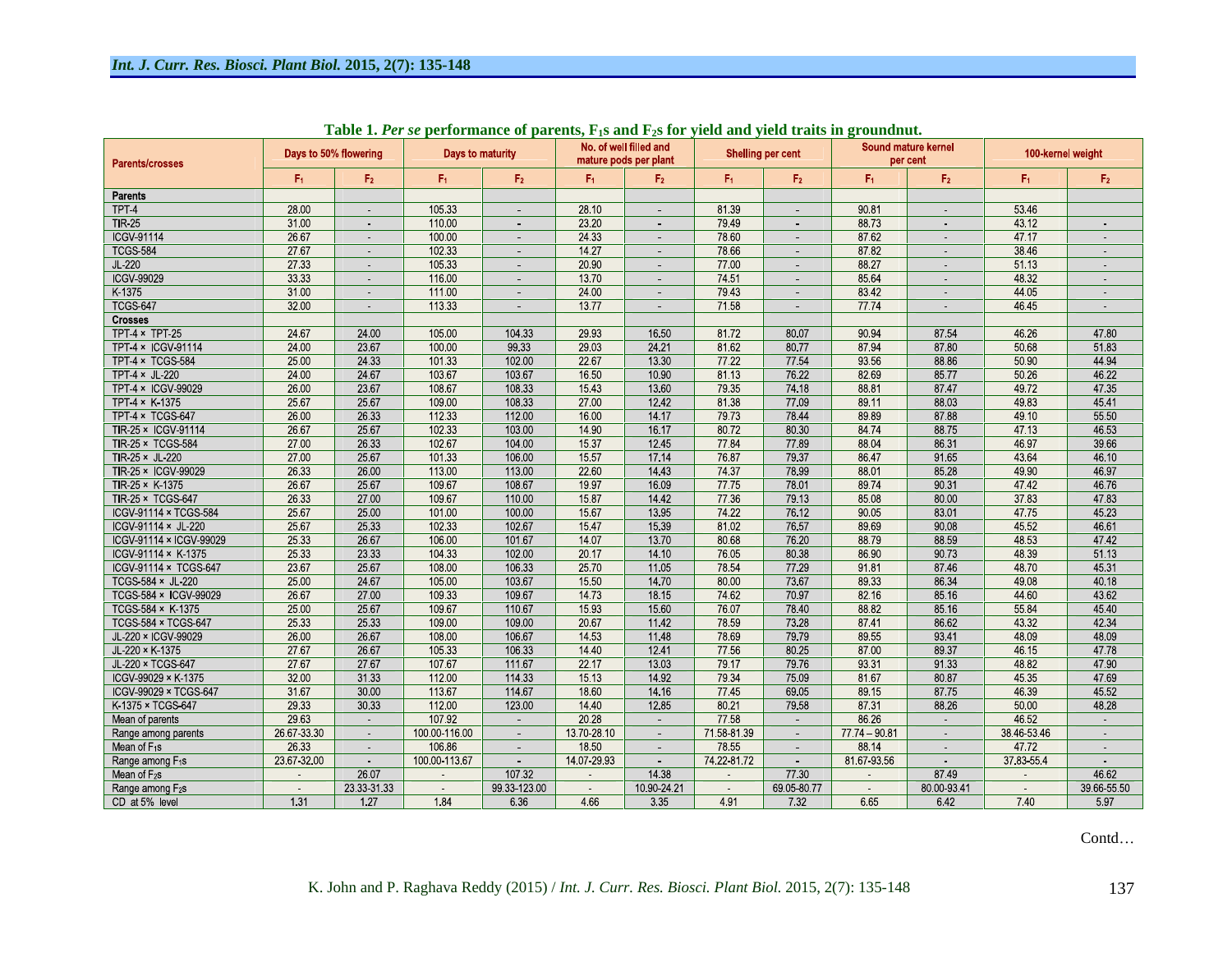### **Table 1 Contd**

| <b>Parents/crosses</b>       | Dry haulms yield per plant |                | <b>Harvest index</b> |                     | Oil per cent        |                | Protein per cent |                             | Kernel yield per plant |                | Pod yield per plant |                             |
|------------------------------|----------------------------|----------------|----------------------|---------------------|---------------------|----------------|------------------|-----------------------------|------------------------|----------------|---------------------|-----------------------------|
|                              | F <sub>1</sub>             | F <sub>2</sub> | F <sub>1</sub>       | F <sub>2</sub>      | F <sub>1</sub>      | F <sub>2</sub> | F <sub>1</sub>   | F <sub>2</sub>              | F <sub>1</sub>         | F <sub>2</sub> | Fi.                 | F <sub>2</sub>              |
| <b>Parents</b>               |                            |                |                      |                     |                     |                |                  |                             |                        |                |                     |                             |
| TPT-4                        | 12.23                      |                | 33 93                |                     | 48 03               |                | 26.20            |                             | 18 36                  |                | 22 63               |                             |
| <b>TIR 25</b>                | 14.23                      | $\sim$         | 39.02                | ц.                  | 48 31               | ц.             | 26.17            | $\sim$                      | 15.80                  |                | 19.77               |                             |
| <b>ICGV-91114</b>            | 13.57                      |                | 38.56                |                     | 47.68               |                | 26 17            |                             | 16.97                  |                | 21.59               |                             |
| <b>TCGS 584</b>              | 11.73                      | ÷.             | 40.29                | ÷.                  | 47.90               | ÷.             | 26.27            | ÷.                          | 12 90                  |                | 16 37               | ÷.                          |
| JL-220                       | 13 33                      | ÷.             | 37.12                | ц.                  | 47.96               |                | 26.30            | ÷.                          | 14 94                  |                | 18.64               | ÷.                          |
| <b>ICGV 99029</b>            | 19 23                      | ÷.             | 50.25                | $\sim$              | 47 93               | ÷.             | 26 13            | $\sim$                      | 15 45                  |                | 19 31               | $\mathcal{L}^{\mathcal{L}}$ |
| K-1375                       | 15.47                      | ÷.             | 45 94                | ä,                  | 47.83               | ÷.             | 25.73            | ÷.                          | 13.17                  |                | 17.89               | ÷.                          |
| <b>TCGS 647</b>              | 1797                       | ä,             | 49.09                | ÷.                  | 46.83               |                | 26.30            | ÷.                          | 1287                   |                | 17.99               | ÷.                          |
| <b>Crosses</b>               |                            |                |                      |                     |                     |                |                  |                             |                        |                |                     |                             |
| TPT $4 \times$ TPT 25        | 1747                       | 14 04          | 36 49                | 35 92               | 47.93               | 47.77          | 26.07            | 26 30                       | 22 60                  | 1878           | 27 67               | 23,68                       |
| TPT 4 × ICGV-91114           | 16 63                      | 18.11          | 44.90                | 44.80               | 4783                | 47 80          | 26.53            | 26 63                       | 17 57                  | 18.38          | 21.61               | 22.09                       |
| TPT-4 × TCGS-584             | 11 37                      | 16.48          | 28.22                | 47 68               | 47.37               | 4780           | 26.50            | 26.40                       | 2082                   | 12.98          | 25.62               | 16 57                       |
| <b>TPT 4 × JL 220</b>        | 13.40                      | 9.61           | 38.99                | 33.41               | 47.53               | 47.77          | 26.50            | 26.57                       | 19.36                  | 14.07          | 23.85               | 18.30                       |
| TPT-4 × ICGV-99029           | 12.50                      | 14.48          | 34 70                | 45.27               | 47.33               | 47 30          | 26.50            | 26.70                       | 19.29                  | 13.28          | 24.35               | 17.76                       |
| TPT-4 × K-1375               | 15 40                      | 12.06          | 38.35                | 40.01               | 47.50               | 47 90          | 26.53            | 26.10                       | 18.21                  | 14.64          | 25 91               | 18.95                       |
| TPT 4 × TCGS 647             | 18.20                      | 1391           | 40.19                | 36.56               | 47.70               | 46.97          | 26.60            | 26.57                       | 19.20                  | 16.83          | 24.13               | 21.55                       |
| TIR 25 × ICGV 91114          | 12.13                      | 14 62          | 39 58                | 42.42               | 48.10               | 48 40          | 26 33            | 26 47                       | 14.57                  | 16.16          | 17 97               | 20 07                       |
| TIR-25 × TCGS-584            | 16.67                      | 13.27          | 44.26                | 46.85               | 48.17               | 48 10          | 26.30            | 26.47                       | 15.67                  | 14.05          | 20.00               | 17.68                       |
| TIR 25 × JL 220              | 21.07                      | 13.35          | 48 62                | 34 64               | 48 47               | 48.10          | 26.17            | 26.40                       | 16.13                  | 17.25          | 20.76               | 21.88                       |
| TIR-25 × ICGV-99029          | 17.37                      | 15.83          | 43.67                | 40.77               | 47.70               | 47.70          | 26.43            | 26.37                       | 18.28                  | 16.86          | 24.71               | 21.17                       |
| TIR-25 × K-1375              | 13.27                      | 13.21          | 40.09                | 43 28               | 48.10               | 48 37          | 26,30            | 26 23                       | 17.11                  | 16 95          | 22 10               | 21.67                       |
| TIR-25 × TCGS-647            | 19.37                      | 16.06          | 46.14                | 46.13               | 47.87               | 47.87          | 26.23            | 26.10                       | 16.63                  | 17.77          | 21.34               | 21.48                       |
| ICGV-91114 × TCGS-584        | 16.27                      | 11.53          | 40.85                | 42.66               | 47.63               | 47.87          | 26.30            | 26.03                       | 15.80                  | 10.78          | 21.13               | 14.11                       |
| ICGV-91114 × JL-220          | 1577                       | 9.99           | 42.84                | 28.88               | 47.73               | 47.50          | 26 30            | 26.63                       | 19.03                  | 16.58          | 2371                | 21.71                       |
| ICGV-91114 × ICGV-           |                            |                |                      |                     |                     |                |                  |                             |                        |                |                     |                             |
| 99029                        | 26 47                      | 17.11          | 55 77                | 46.96               | 47.50               | 47 33          | 26.57            | 26.60                       | 19 37                  | 16.61          | 23.84               | 21.94                       |
| ICGV-91114 × K-1375          | 19.47                      | 15.22          | 44.12                | 46 24               | 46 40               | 47.53          | 26.37            | 26.60                       | 20 07                  | 13.54          | 25 98               | 16.97                       |
| ICGV-91114 × TCGS-647        | 15.50                      | 14.92          | 38.44                | 39.27               | 47.37               | 47.40          | 26.60            | 26.73                       | 20.97                  | 13.76          | 25.80               | 20.15                       |
| TCGS 584 × JL 220            | 11.13                      | 12.90          | 33.98                | 40.23               | 47.97               | 48.07          | 26.37            | 26.53                       | 16.02                  | 13 99          | 19.67               | 19.12                       |
| TCGS-584 × ICGV-99029        | 17.07                      | 27.91          | 43 93                | 63.09               | 47.67               | 47.47          | 26.57            | 26.50                       | 15.14                  | 14.38          | 19.75               | 19.81                       |
| TCGS-584 × K-1375            | 20.57                      | 17.88          | 43.00                | 52.04               | 47.90               | 47.47          | 26.40            | 26.40                       | 19.22                  | 13.42          | 25.50               | 17.05                       |
| <b>TCGS-584 × TCGS-647</b>   | 15.03                      | 12.97          | 46.73                | 44.45               | 47.63               | 46.97          | 26.57            | 26.40                       | 14.40                  | 11.67          | 20.96               | 15.86                       |
| JL 220 × ICGV 99029          | 12.40                      | 1582           | 34.63                | 45 22               | 47 60               | 47.83          | 26.30            | 26.50                       | 15.57                  | 16.55          | 1983                | 20.93                       |
| JL-220 × K-1375              | 11.87                      | 10.36          | 34.93                | 32 64               | 47.83               | 48 13          | 26.60            | 26 47                       | 16.43                  | 15 15          | 21.37               | 18.97                       |
| JL 220 × TCGS 647            | 19.47                      | 12.94          | 46.00                | 32.62               | 47.80               | 46.93          | 26.67            | 26.73                       | 15.37                  | 20.45          | 19.50               | 25.59                       |
| ICGV-99029 × K-1375          | 16.97                      | 15.80          | 42 56                | 44 33               | 46.97               | 47.20          | 26 37            | 26.57                       | 19.59                  | 16.98          | 24 49               | 22.37                       |
| ICGV-99029 × TCGS-647        | 30.23                      | 19.65          | 5373                 | 53.60               | 46.37               | 47 40          | 26.10            | 26 53                       | 16.49                  | 13.87          | 21.40               | 19.65                       |
| K-1375 × TCGS-647            | 26.07                      | 23.41          | 48.87                | 57.02               | 47.77               | 46.80          | 26.37            | 26.20                       | 20.52                  | 11.82          | 24.60               | 20.46                       |
| Mean of parents              | 14.72                      | $\sim$         | 41.78                | $\sim$              | 47.77               | $\sim$         | 26.16            | $\mathcal{L}_{\mathcal{A}}$ | 15.06                  |                | 19.27               | $\mathcal{L}_{\mathcal{A}}$ |
| Range among parents          | 11 73 19 23                | $\sim$         | 33 93 50 25          | $\bar{\phantom{a}}$ | 46 83 48 31         | $\sim$         | 25 73 26 30      | $\alpha$                    | 12 87 18 36            | $\bar{a}$      | 16 37 22 63         | $\sim$                      |
| Mean of $F_1s$               | 17.11                      | $\sim$         | 41.95                | $\bar{\phantom{a}}$ | 47 63               | $\alpha$       | 26.41            | $\sim$                      | 17.84                  |                | 22.77               | ä,                          |
| Range among F <sub>1</sub> s | 11 13 30 23                | ä,             | 28 22 55 77          |                     | 46 37 48 47         |                | 26.07.26.67      | $\sim$                      | 14 40 22 60            |                | 17 97 27 67         |                             |
| Mean of $F_2s$               |                            | 15.12          |                      | 43.11               |                     | 47.63          |                  | 26.45                       | ÷,                     | 15.27          |                     | 19.91                       |
| Range among F <sub>2</sub> s |                            | 9 61 23 41     |                      | $28.88 - 63.09$     | $\bar{\phantom{a}}$ | 46 80 48 40    |                  | 26 03 26 73                 |                        | 10 78 20 45    |                     | 14 11 25 59                 |
| CD at 5% level               | 680                        | 5 3 4          | 10.30                | 11.73               | 0.64                | 0.65           | 0.46             | 0.51                        | 3.82                   | 5.00           | 5 1 1               | 5.07                        |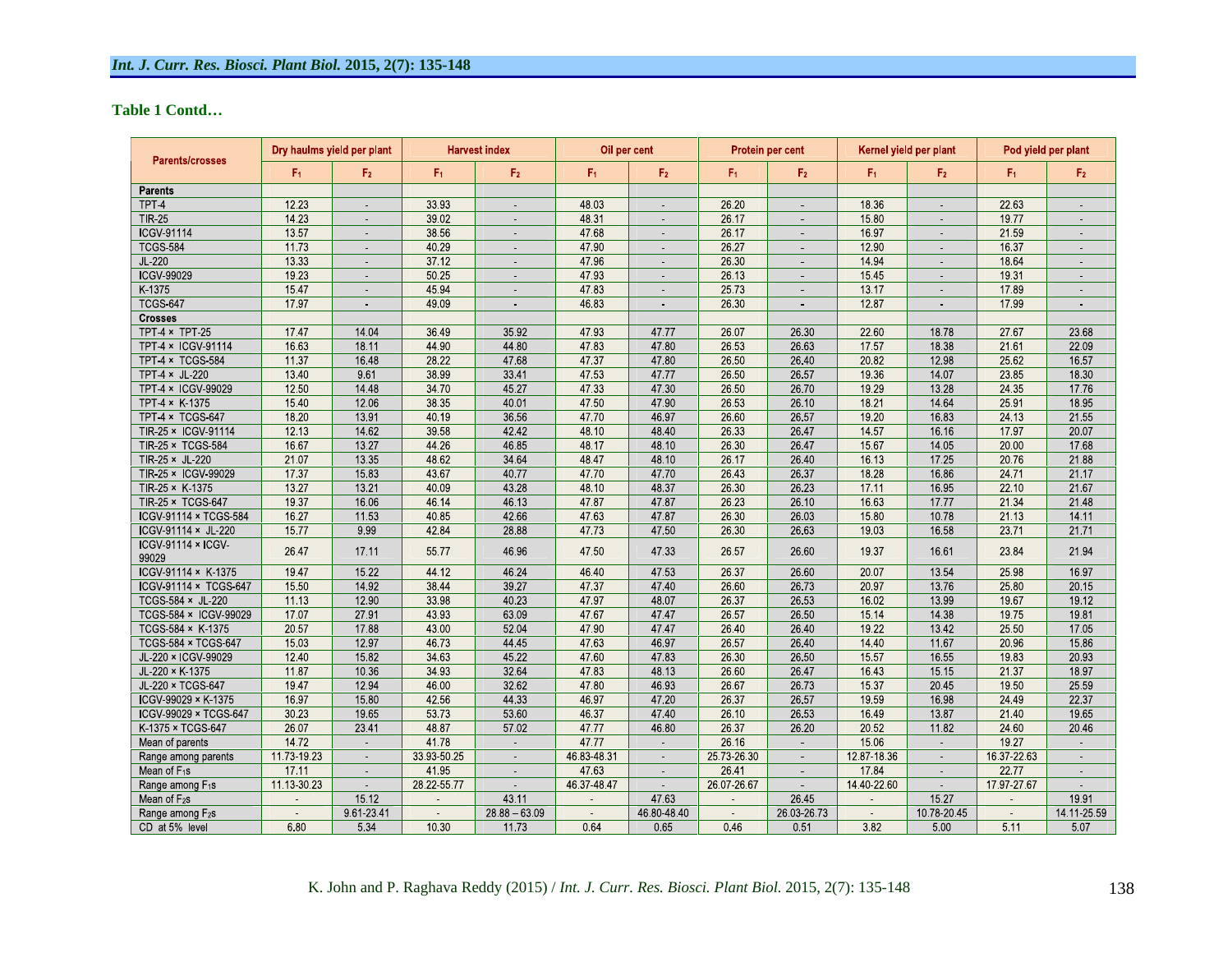TCGS-584 respectively. Fifteen  $F_1s$  have shown higher mean SMK per cent than  $F_1s$  general mean (88.14%).<br>Among  $F_2$  populations, TIR-25  $\times$  TCGS-647 had the

The general mean of  $47.72g$  was exceeded by sixteen  $F_1s$ . It ranged from 39.66g to 55.50g in  $F_2$  generation of 28 crosses. The  $F_2$  populations, TPT-4  $\times$  TCGS-647 exhibited

Mean dry haulm weight per plant ranged from 11.73g to 19.23g among parents. The genotype, ICGV-99029 with a general mean of 17.11g. Eleven out of  $28 \text{ F}_1\text{s}$ registered higher dry haulm weight per plant than general mean of  $F_1$ s. Among 28  $F_2$  population, the mean dry Among parents, kernel yield per plant varied from haulm weight per plant was minimum (9.61g) in TPT-4  $\times$  12.87g (TCGS-647) to 18.36g (TPT-4) with a general JL-220 while it was maximum (23.41g) in K-1375  $\times$  mean of 15.06g. Four parental genotypes had higher TCGS-647. Twelve  $F_2$  populations showed more dry kernel yield per plant than general mean (Table 1). The haulm weight per plant than the general mean of 15.12g. The parental genotype, TPT-4 (33.93%) recorded the mean kernel yield per plant while TPT-4 × TIR-25 lowest and ICGV-99029 the highest harvest index registered maximum kernel yield of 22.60g per plant  $(50.25%)$  with the general mean of 41.78%. Three with the general mean being 17.84g. Fifteen  $F_1s$  had parents had higher harvest index than parental mean. more kernel yield per plant than  $F_1$  general mean. In  $F_2$ Harvest index ranged from 28.22% to 55.77% among the generation kernel yield per plant ranged from 10.78 g  $F_1$ s with a general mean of 41.95%, which was surpassed by fifteen  $F_1s$ . The  $F_1$ , ICGV-91114  $\times$  ICGV-99029 had the highest harvest index (55.77%) and it was lowest

The mean SMK per cent among parents ranged between (28.22%) in TPT-4 × TCGS-584. Harvest index ranged 77.74% (TCGS-647) and 90.81% (TPT-4) with a general from 28.88% to 63.09% with a overall mean of 43.11% mean of 86.26%. Five parental genotypes exceeded the in  $F_2$  generation. Fifteen  $F_2$  populations mean exceeded general parental mean. Among the  $F_1s$ , IVGV-99029  $\times$  the mean harvest index (43.11%). TCGS-584  $\times$  ICGV-K-1375 recorded the lowest (81.67%) and highest 99029 recorded the highest harvest index (63.09%).  $F_2$ (93.56%) SMK per cent was recorded by TPT-4  $\times$  population *viz.*, ICGV-91114  $\times$  JL-220 registered the lowest harvest index (28.88%).

Among  $F_2$  populations, TIR-25  $\times$  TCGS-647 had the Among parents, TCGS-647 recorded the lower mean oil lowest (80.00%) and the highest SMK per cent (93.41%) per cent (46.83%) and TIR-25 exhibited the highest respectively, with a general mean of 87.49%. Sixteen  $F_2$  (48.31%). Six parental genotypes exhibited more mean populations registered high mean SMK per cent than oil per cent than parental general mean (47.77%). Among general mean of  $F_2$ s.  $\qquad \qquad$  the  $F_1$ s, it ranged from 46.37% (ICGV-99029  $\times$  TCGS-Among parents, TCGS-584 recorded the lowest mean  $100-$  exceeded the general mean  $(47.63%)$  of  $F_1s$ . Mean oil per kernel weight (38.46g) while it was highest (53.46g) in cent ranged from 46.80% to 48.40% among the  $F_2$  s with TPT-4, the general mean being 46.52. Four parents had a general mean value of 47.63%. K-1375  $\times$  TCGS-647 higher mean 100-kernel weight than parental mean. The and TIR-25  $\times$  ICGV-91114 recorded the lowest (46.0%) mean 100-kernel weight ranged from 37.83g (TIR-25  $\times$  and highest (48.40%) mean oil per cent respectively.  $F_2$ TCGS-647) to 55.84g (TCGS-584  $\times$  K-1375) among  $F_1s$ . populations derived from fifteen crosses had higher oil 647) to 48.47% (TIR-25  $\times$  JL-220) and fifteen  $F_1s$ per cent than general mean of  $F_2$  populations.

crosses. The  $F_2$  populations, TPT-4  $\times$  TCGS-647 exhibited The parental genotype, K-1375 (25.73%) recorded the the highest mean 100-kernel weight (55.50g), while TIR-25 lowest and JL-220 the highest protein content (26.30%)  $\times$  TCGS-584 had the least mean 100-kernel weight with the general mean of 26.16%. Six parents had higher (39.66g). Thirteen  $F_2$  populations recorded more mean 100- protein content than parental mean. Protein content kernel weight than general mean  $(46.62g)$ . The ranged from 26.07% to 26.67% among the  $F_1s$  with a recorded the highest dry haulm weight per plant of TPT-4 × TIR-25. protein content ranged from 26.03% to 19.23g while, TCGS-584 had lowest dry haulm weight  $26.73\%$  with a overall mean of 26.45% in  $F_2$  generation. per plant of 11.73g. Three parents recorded more dry Seventeen  $F_2$  populations mean exceeded the mean haulm weight per plant than parental general mean. A protein content (26.45%). JL-220 × TCGS-647 recorded wide range of  $11.13g$  (TCGS-584  $\times$  JL-220) to  $30.23g$  the highest protein content (26.73%).  $F_2$  population *viz.*, (ICGV-99029  $\times$  TCGS-647) was observed among  $F_1s$  ICGV-91114  $\times$  TCGS-584 registered the lowest harvest general mean of 26.41%, which was surpassed by thirteen  $F_1s$ . The  $F_1$ , JL-220  $\times$  TCGS-647 had the highest protein content (26.67%) and it was lowest (26.07%) in index (26.03%).

> $F_1$  TCGS-584  $\times$  TCGS-647 recorded as low as 14.40g (ICGV-91114  $\times$  TCGS-584) to 20.45g (JL-220  $\times$  TCGS-647). Thirteen  $F_2$  populations had more mean kernel yield per plant than general mean (15.27g).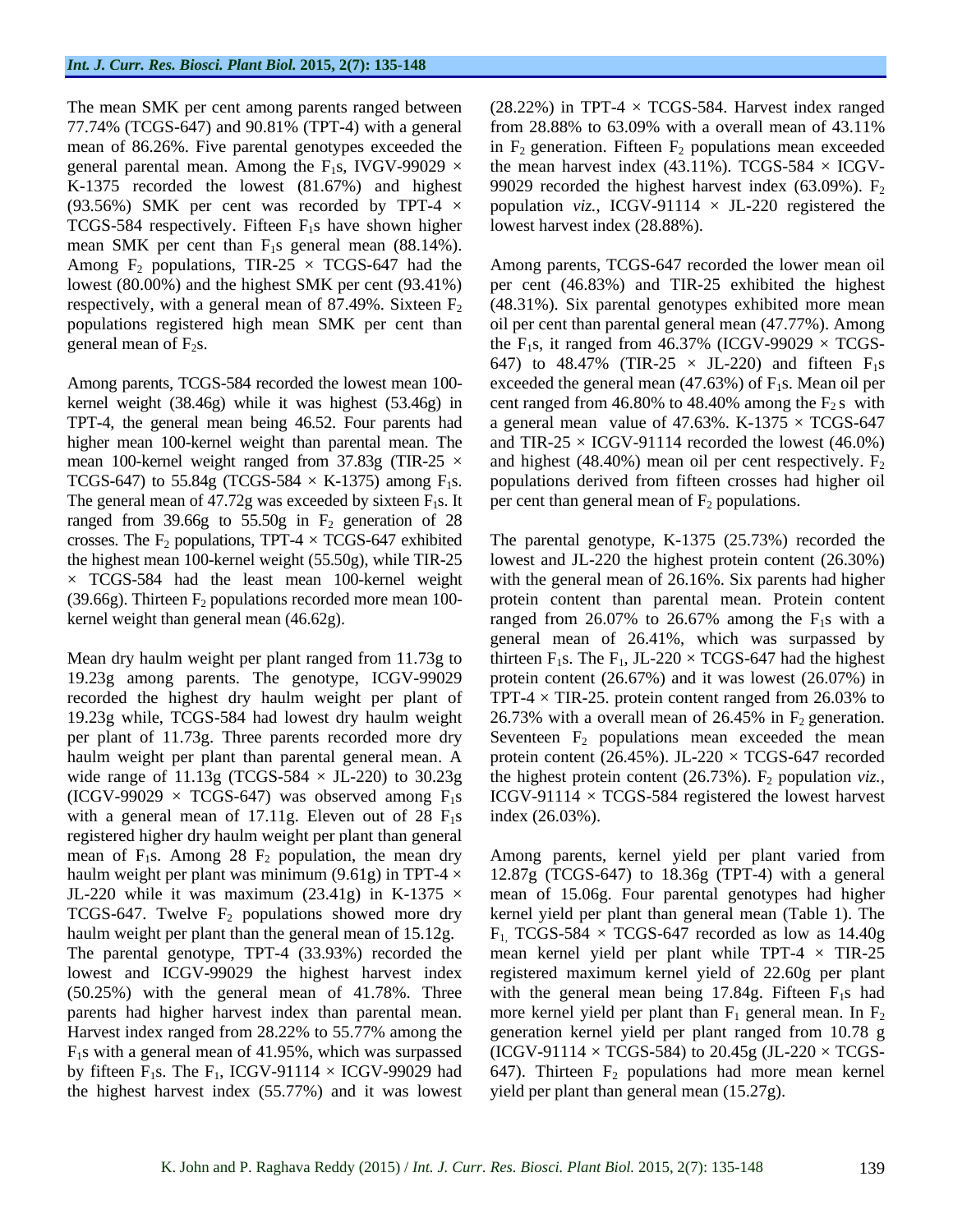The mean pod yield per plant ranged between 16.37g general mean (22.77g). Among  $F_2$  populations, the yield per plant (14.11g) while JL-220  $\times$  TCGS-647 recorded the highest pod yield per plant (25.59g).

negative inbreeding depression (Table 2). The  $F_1s$ , JL - $220 \times K-1375$  and JL-220  $\times$  TCGS-647 registered the highest significant positive hetrosis over better parent.

seven and six  $F_1$ s showed significant positive heterosis showed significant positive heterosis over standard yield transgressive segregants in succeeding 647 had exhibited highest positive significant heterosis over mid-parent (44.86%) and better parent (47.44%) (1988), Senthil and Vindhiyavarman (1998), Nagda (2005). Branch (1986), Suresh Kumar (1993) and Ahmed (1995).

(TCGS-584) and 22.63g (TPT-4) with a general mean significant positive heterotic expression over mid-parent of 19.27 g among parents. Among  $F_1s$ , TIR-25  $\times$  and better parent respectively. The  $F_1$ , ICGV-99029  $\times$ ICGV-91114 recorded the lowest (17.97g) and the TXGS-647 was recorded significant positive heterosis highest (27.67g) pod yield per plant, respectively. over mid-parent and better parent coupled with positive Fourteen  $F_1$ s had higher mean pod yield per plant than inbreeding depression indicating the importance of range of variation was between 14.11g to 25.59g with cent. Heterosis for shelling per cent over mid-parent was a general mean of 19.91g. The  $F_2$  populations ICGV- reported by Garet (1976), Nadaf et al. (1988), Varman 91114 × TCGS-584 registered the lowest mean pod and Raveendran (1997), Parmar et al. (2000), For shelling per cent as many as nine and ten  $F_1$ s showed additive gene action for the expression of shelling per Hariprasanna et al. (2008) and Jivani et al. (2008).

Fourteen  $F_2$  populations had higher mean pod yield per Out of twenty eight  $F_1$ s, seven and thirteen  $F_1$ s recorded plant than  $F_2$  general mean (19.91g). significant positive heterosis over mid-parent and better **Heterosis and inbreeding depression** exhibited the highest significant positive relative For days to 50 per cent flowering all the crosses depression indicating the importance of additive gene exhibited significant negative heterosis coupled with action in the expression of this character. Similar results parent respectively. The  $F_1$ , JL-220  $\times$  TCGS-647 heterosis and heterobeltiosis coupled with low inbreeding were reported by Dasaradha Rami Reddy and Suneetha (2004) for SMK per cent in groundnut.

TIR-25  $\times$  ICGV-99029 showed high negative relative Six and nine  $F_1s$  expressed significant positive heterosis and heterobeltiosis coupled with positive heterosis over mid-parent and better parent for inbreeding depression indicating the expression of hundred kernel weight. TCGS-584  $\times$  K-1375 had non-additive gene action in the expression of this exhibited significant positive relative heterosis character. (35.35%) and heterobeltiosis (26.76%) with positive Five and eleven  $F_1$ s registered significant positive additive gene action in expression of this character. heterosis for days to maturity over mid-parent and These results were confirmed with the findings of better parent. Sixteen F<sub>1</sub>s showed significant positive Parmar et al. (2000), Jivani et al. (2007) and Jivani et heterosis over standard parent. The  $F_1s$ , TCGS-584  $\times$  al. (2008) in groundnut. For dry haulms yield per plant K-1375 registered highest significant relative heterosis seven, fifteen and sixteen  $F_1$ s recorded the significant  $(2.10\%)$  and ICGV-91114  $\times$  TCGS-647 registered the positive heterosis over mid-parent, better parent and highest significant positive heterobeltiosis (8.00%). Standard parent respectively. The F<sub>1</sub>, ICGV-99029  $\times$ For number of well-filled and mature pods per plant relative heterosis (62.54%), heterobeltiosis (57.19%) over mid-parent and better parent. None of the  $F_1$  positive inbreeding depression. These crosses can parent. Majority of the crosses recorded positive generation due to presence of high proportion of inbreeding depression. The  $F_1$ , TCGS-584  $\times$  TCGS- fixable alleles in them. Earlier Nagda and Sharma inbreeding depression indicating the importance of TCGS-647 expressed the highest significant positive and standard heterosis (147.14%) with very high yield transgressive segregants in succeeding (2001) reported for dry haulms yield per plant.

coupled with positive inbreeding depression indicating Most of the F1s for harvest index exhibited significant the importance of additive gene effects for inheritance negative heterosis better parent and non-significant of this character. These results are in agreement with negative heterosis over mid-parent coupled with negative those reported by Deshmukh et al. (1985), Nadaf et al. inbreeding depression, indicating the presence of non and Sharma (2001) and Jayalakshmi and Reddy The findings corroborate with the results of Swe and additive gene action in the inheritance of this character.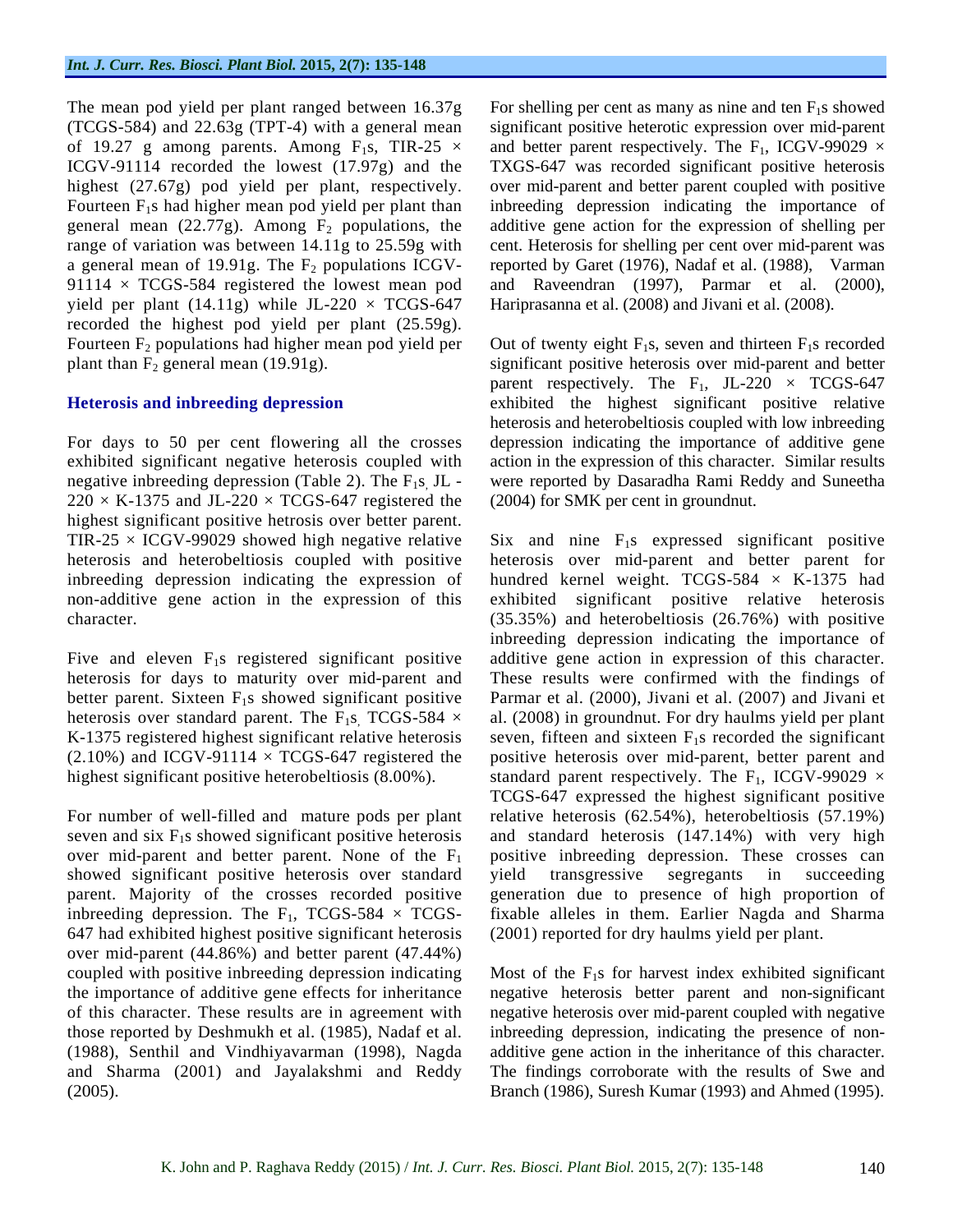|                                |                           | Days to 50% flowering |                             |            | Days to maturity      |                          |           |            | No. of well filled and mature pods per plant |               |            |           |
|--------------------------------|---------------------------|-----------------------|-----------------------------|------------|-----------------------|--------------------------|-----------|------------|----------------------------------------------|---------------|------------|-----------|
| <b>Crosses</b>                 |                           | Heterosis (%)         |                             | <b>IBD</b> |                       | Heterosis (%)            |           | <b>IBD</b> |                                              | Heterosis (%) |            |           |
|                                | >MP                       | >BP                   | >MP                         | $(\%)$     | >SP                   | >BP                      | >MP       | (%)        | >SP                                          | >BP           | >MP        | $IBD$ (%) |
| TPT-4 $\times$ TPT-25          | $-16.38**$                | $-11.90**$            | $-11.90**$                  | 2.70       | $-2.48**$             | $-0.32**$                | $-0.32$   | 0.63       | 16.70**                                      | 6.52**        | 652        | 44.89     |
| TPT-4 × ICGV-91114             | $-12.20**$                | $-10.00**$            | $-14.29**$                  | 1.39       | $-2.60**$             | 0.00                     | $-5.06**$ | 0.67       | $10.74*$                                     | $3.32**$      | 3 3 2      | 16.62     |
| TPT-4 × TCGS-584               | $-10.18**$                | $-9.64***$            | $-10.71**$                  | 267        | $-2.41**$             | $-0.98$                  | $-3.80**$ | $-0.66$    | 7.00                                         | $-19.34**$    | $-19.34**$ | 41.31     |
| TPT $4 \times$ JL-220          | $-13.25**$                | $-12.20**$            | $-14.29**$                  | $-2.78$    | $-1.58**$             | $-1.58**$                | $158**$   | 0.00       | $-3265**$                                    | $-41.28**$    | $-41.28**$ | 33.96     |
| TPT-4 × ICGV-99029             | $-15.22**$                | $-7.14**$             | $-7.14**$                   | 897        | $181**$               | $3.16**$                 | $3.16**$  | 0.31       | $-26.16**$                                   | $-45.08**$    | $-45.08**$ | 11.88     |
| TPT-4 × K-1375                 | $-12.99**$                | $-8.33**$             | $-8.33**$                   | 0.00       | 0.77                  | $3.48**$                 | $3.48**$  | 0.61       | 365                                          | $-3.91**$     | $-3.91$    | 54.00     |
| TPT-4 × TCGS-647               | $-13.33**$                | $-7.14***$            | $-7.14***$                  | $-1.28$    | $2.74**$              | 6.65                     | 6.65**    | 0.30       | $-23.57**$                                   | $-43.06**$    | $-43.06**$ | 11 46     |
| TIR-25 × ICGV-91114            | 7 51**                    | 0.00                  | -4 76**                     | 375        | $2.54**$              | $2.33**$                 | $285**$   | $-0.65$    | $37.31**$                                    | $-38.761*$    | -46.98**   | $-8.52$   |
| TIR-25 × TCGS-584              | $-7.95**$                 | 241                   | $-357*$                     | 247        | $-3.30**$             | 0.33                     | $-2.53**$ | $-1.30$    | $-17.97*$                                    | $-33.76**$    | $-45.31**$ | 18.98     |
| TIR-25 $\times$ JL-220         | $-7.43**$                 | $-1.22$               | $-3.57*$                    | 494        | $-5.88**$             | $-3.80**$                | $-3.80**$ | $-461$     | $-29.40**$                                   | $-32.90**$    | $-44.60**$ | $-10.09$  |
| TIR-25 × ICGV-99029            | $-18.13**$                | $-15.05**$            | $-5.95***$                  | 127        | 0.00                  | $2.73**$                 | 7.28**    | 0.00       | 22.49**                                      | $-2.59**$     | $-19.57**$ | 36.17     |
| TIR-25 $\times$ K-1375         | $-13.98**$                | $-13.98**$            | -4 76**                     | 3.75       | $-0.75$               | $-0.30$                  | 4.11**    | 0.91       | $-15.40**$                                   | $-6.816**$    | $-28.94**$ | 1943      |
| TIR-25 × TCGS-647              | $-16.40**$                | $-15.05**$            | $-5.95**$                   | 253        | $-179**$              | $-0.30**$                | 4.11**    | $-0.30$    | $-14.1569$                                   | $-31.61**$    | -43 54**   | 9.14      |
| <b>ICGV-91114 × TCGS-584</b>   | $-5.52**$                 | $-3.75***$            | $-8.33**$                   | 2.60       | $-0.16$               | 1.00                     | 4.11**    | 0.99       | $-18.83**$                                   | $-35.62**$    | $-44.25**$ | 10.94     |
| ICGV-91114 × JL-220            | -4 94**                   | $-3.75**$             | $-8.33***$                  | 1.30       | $-0.32$               | $2.33**$                 | $-2.85**$ | $-0.33$    | $-31.61**$                                   | $-36.44**$    | -44 96**   | 0.50      |
| <b>ICGV-91114 × ICGV-99029</b> | $-15.56**$                | $-5.00**$             | $-9.52***$                  | $-5.26$    | $-185**$              | $6.00**$                 | 0.63      | 4.09       | $-2603**$                                    | -42.19**      | -49.94**   | 2.58      |
| $ICGV.91114 \times K.1375$     | $-12.14**$                | $-5.00**$             | $-9.52**$                   | 789        | $-1.11*$              | 44.33**                  | $-0.95$   | 2 2 4      | $-16.55**$                                   | $-17.12**$    | $-28.23**$ | 30.10     |
| ICGV-91114 × TCGS-647          | $-19.32**$                | $-11.25**$            | $-15.48**$                  | 845        | $1.25*$               | $8.00**$                 | $2.53**$  | 1.54       | 34.91**                                      | 5.62**        | 854        | 57.00     |
| TCGS-584 × JL-220              | $-9.09**$                 | $-8.54***$            | $-10.71**$                  | 1 3 3      | $1.12*$               | 261                      | $-0.32$   | 1 2 7      | $-11.85$                                     | $-25.84**$    | -44.84**   | 5.18      |
| TCGS-584 × ICGV-99029          | $-12.57**$                | $-3.61**$             | -4 76**                     | $-1.25$    | 0 15                  | 6.84**                   | $3.80**$  | $-0.30$    | 5 3 6                                        | $3.27**$      | 47 57**    | 23 19     |
| TCGS-584 × K-1375              | $-14.77**$                | $-9.64**$             | $-10.71**$                  | $-2.67$    | $2.81**$              | 7.17                     | 4.11**    | $-0.91$    | $-16.73*$                                    | $-33.61**$    | $-43.30**$ | 2.09      |
| TCGS-584 × TCGS-647            | $-15.08**$                | $-8.43**$             | $-9.52***$                  | 0.00       | $1.08*$               | 6.51**                   | $3.48**$  | 0.00       | 47.44**                                      | 44.86**       | $-26.45**$ | 44.74     |
| JL-220 × ICGV-99029            | $-14.29**$                | -4 88**               | $-714**$                    | $-2.56$    | $-2.41**$             | 253                      | 2 53**    | 1 2 3      | $-15.99*$                                    | $-30.46**$    | $-48.28**$ | 20.99     |
| JL-220 × K-1375                | $-5.14**$                 | $1.22**$              | $-1.19$                     | 3.61       | $-262**$              | $-0.00**$                | 0.00      | $-0.95$    | $-35.86**$                                   | $-40.00**$    | $-48.75**$ | 13.82     |
| JL-220 × TCGS-647              | $-6.74**$                 | $1.22**$              | $-1.19$                     | 0.00       | $-1.52***$            | $2.22**$                 | $2.22**$  | $-3.72$    | 27.88**                                      | $6.06**$      | $-21.12**$ | 41.22     |
| ICGV-99029 × K-1375            | 0.52                      | 3 2 3                 | 14.29**                     | 2.08       | $-1.32**$             | 0.90                     | 6.33**    | $-2.08$    | $-19.72**$                                   | $-36.94**$    | -46.14**   | 1.39      |
| ICGV-99029 × TCGS-647          | $-3.06*$                  | $-1.04$               | 13.10**                     | 5 2 6      | $-0.87$               | 0.29                     | 791**     | $-0.88$    | 35.44**                                      | 35.11**       | $-33.81**$ | 23.89     |
| K-1375 × TCGS-647              | $-6.88**$                 | $-5.38**$             | 4 76**                      | $-3,41$    | $-0.15$               | 0.90                     | 6 33**    | $-9.82$    | $-23.74**$                                   | $-40.00**$    | -48.75**   | 10.74     |
| SE.                            | 0.57                      | 0.66                  | 0.66                        | 0.66       | 0.80                  | 0.93                     | 0.93      | 2 3 4      | 2.03                                         | 2 3 4         | 2 3 4      | 1.93      |
| * Significant at 5% level;     | $MP = Mid\text{-}parent;$ |                       | ** Significant at 1% level; |            | $BP = Better parent;$ | $SP = Standard parent$ . |           |            |                                              |               |            |           |

**Table 2. Estimates of heterosis and inbreeding depression for yield and yield traits in groundnut.**

K. John and P. Raghava Reddy (2015) / *Int. J. Curr. Res. Biosci. Plant Biol.* 2015, 2(7): 135-148 141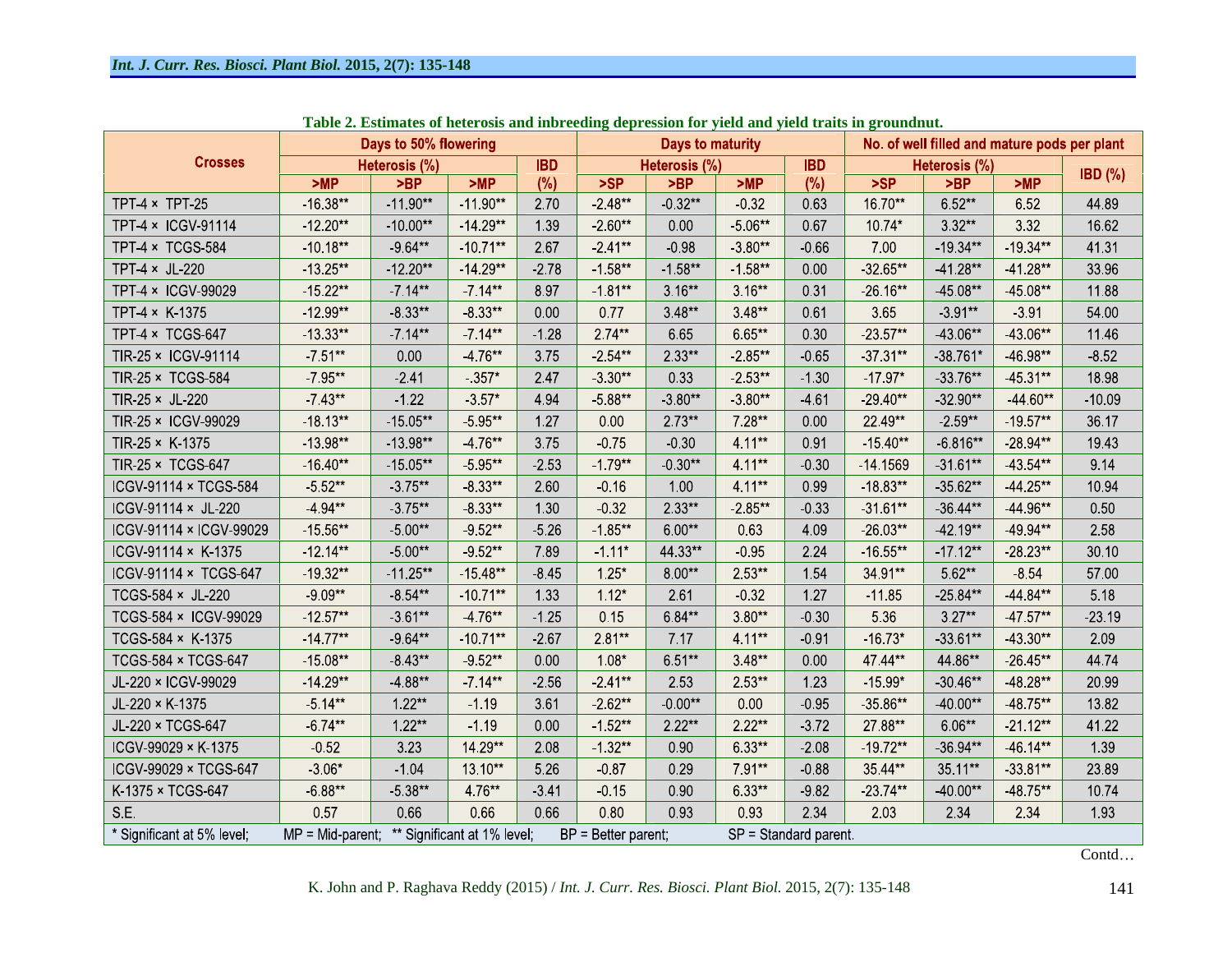**Table 2 Contd**

|                              |               | <b>Shelling per cent</b> |            |         |               | Sound mature kernel per cent |            | 100-kernel weight |               |            |            |          |
|------------------------------|---------------|--------------------------|------------|---------|---------------|------------------------------|------------|-------------------|---------------|------------|------------|----------|
| <b>Crosses</b>               | Heterosis (%) |                          | <b>IBD</b> |         | Heterosis (%) |                              | <b>IBD</b> |                   | Heterosis (%) |            | $IBD$ (%)  |          |
|                              | >MP           | >BP                      | >MP        | (%)     | >SP           | >BP                          | >MP        | $(\%)$            | >SP           | >BP        | >MP        |          |
| TPT 4 × TPT 25               | 1.59          | $0.40**$                 | 0.40       | 202     | 131           | $0.14**$                     | 0.14       | 375               | 4 2 1         | $-13.48**$ | $-13.47**$ | 3 3 4    |
| TPT-4 × ICGV-91114           | 203           | $0.28**$                 | 0.28       | 1.05    | $-144$        | $3.17**$                     | $-3.17$    | 0.16              | 0.73          | $-5.20**$  | $-5.20$    | 227      |
| TPT-4 × TCGS-584             | $-3.51$       | $-5.13**$                | $-5.13***$ | 0.42    | 4.75*         | $3.03**$                     | 3.03       | 503               | 10 75*        | $-4.79**$  | $-4.79$    | 11.72    |
| TPT-4 × JL-220               | 244           | $-0.32**$                | $-0.32$    | 6.05    | $-765**$      | $-8.95**$                    | $-8.95**$  | $-3.73$           | 390           | $-6.00**$  | $-6.00$    | 8.03     |
| TPT-4 × ICGV-99029           | 1.80          | $-2.51***$               | 251        | 6.52    | 0.66          | $221**$                      | 221        | 151               | 231           | $-7.01**$  | $-701$     | 477      |
| TPT-4 × K-1375               | 1.20          | $-0.02**$                | $-0.02$    | 5 2 6   | 2.29          | $-1.88**$                    | $-1.88$    | 121               | 2.19          | $-6.80**$  | $-6.80$    | 8.86     |
| TPT-4 × TCGS-647             | 4.24*         | $-2.04**$                | $-2.04$    | 1.63    | $6.66**$      | $-1.01**$                    | $-1.01$    | 2.24              | $-1.72$       | $-8.17**$  | $-8.17*$   | $-13.04$ |
| TIR-25 × ICGV-91114          | 2.12          | 1 55**                   | $-0.83$    | 0.52    | $-3.90$       | $-4.50**$                    | $-6.69**$  | $-474$            | 4 4 0         | $-0.08**$  | $-11.84**$ | 127      |
| TIR-25 × TCGS-584            | 156           | $-2.07**$                | $4.37*$    | $-0.06$ | 0.26          | $0.77**$                     | $-3.05$    | 197               | 15.16**       | 8.94**     | $-12.14**$ | 15.58    |
| TIR-25 × JL-220              | $-1.76$       | $-3.30**$                | $-5.56**$  | 326     | $-230$        | $2.55**$                     | $-479*$    | $-6.00$           | $-7.39$       | $-14.64**$ | $-18.37**$ | $-563$   |
| TIR-25 × ICGV-99029          | $-342$        | $-6.44**$                | $-8.63**$  | 621     | 0.95          | $-0.81**$                    | $-3.08$    | 3.11              | 9 15          | $3.28**$   | $-6.66$    | 588      |
| TIR-25 × K-1375              | 2 1 5         | $-2.18***$               | $-4.47*$   | $-0.33$ | 4 2 6         | $1.14**$                     | $-1.19$    | $-0.64$           | 8.80          | 7.65**     | $-11.30**$ | 1.38     |
| TIR-25 × TCGS-647            | 242           | $-2.67**$                | -4 95**    | 229     | 2.22          | $4.11**$                     | $-6.31**$  | 597               | $-15.53**$    | $-18.56**$ | $-29.24**$ | $-26.44$ |
| <b>ICGV-91114 × TCGS-584</b> | $-560**$      | $-564**$                 | $-8.81**$  | $-2.56$ | 265           | 2 54**                       | $-0.84$    | 782               | 11.54*        | $1.24***$  | $-10.68**$ | 5 2 9    |
| ICGV-91114 × JL-220          | 4.14*         | $3.08**$                 | $-0.46$    | 549     | 198           | $1.61**$                     | $-1.24$    | $-0.44$           | $-739$        | $-10.98**$ | $-14.86**$ | 2.39     |
| ICGV-91114 × ICGV-99029      | 5.39**        | $2.64**$                 | $-0.88$    | 5.55    | 2.49          | $1.33**$                     | $-2.23$    | 0.22              | 1.65          | $0.44**$   | $-9.22*$   | 2 2 9    |
| ICGV-91114 × K-1375          | $376*$        | -4 26**                  | $-6.57**$  | 570     | 161           | $-0.83**$                    | $431*$     | $-441$            | 6 11          | $2.60**$   | $-9.48*$   | $-566$   |
| ICGV-91114 × TCGS-647        | 4.59*         | $-0.08***$               | $-3.56*$   | 1.59    | 11.04**       | 4.78**                       | 1.10       | 474               | 4 0 4         | $3.25**$   | $-8.91*$   | 6.97     |
| TCGS-584 × JL-220            | 279           | $171**$                  | $-1.71$    | 7.91    | 146           | $1.20**$                     | $-1.64$    | 3.34              | $9.56*$       | $-4.02**$  | $-8.210*$  | 18.12    |
| TCGS-584 × ICGV-99029        | 256           | $-5.13**$                | $-8.32**$  | 4.90    | $-5.27*$      | $6.45**$                     | $9.53**$   | $-3.66$           | 2.80          | $-769**$   | $-16.57**$ | 2.21     |
| TCGS-584 × K-1375            | $-3.76*$      | $-4.23**$                | $-6.54**$  | $-3.06$ | 374           | $1.14**$                     | $-2.20$    | 4.12              | 35.35**       | 26.76**    | 4 4 4      | 18.69    |
| TCGS-584 × TCGS-647          | 4.62*         | $-0.08**$                | $-3.44$    | 6.76    | $5.60*$       | $-0.46**$                    | $-3.75$    | 0.90              | 2.05          | $-6.74**$  | $-18.97**$ | 227      |
| JL-220 × ICGV-99029          | $3.88*$       | $2.19**$                 | $-3.32$    | $-1.39$ | 298           | $1.45***$                    | $-1.39$    | $-4.31$           | $-3.29$       | $-5.95**$  | $-10.05*$  | 0.00     |
| JL-220 × K-1375              | $-0.85$       | $-2.36***$               | $-4.71**$  | 347     | 1 3 5         | $-1.44**$                    | $-4.20$    | $-2.72$           | $-3.01$       | $-9.73**$  | $-13.67**$ | $-3.53$  |
| JL-220 × TCGS-647            | 6.57**        | $2.81**$                 | $-2.73$    | 0.74    | 12.42**       | 5 72**                       | 2.75       | 2.12              | 0.06          | $-4.51***$ | $-8.68*$   | 1.90     |
| ICGV-99029 × K-1375          | 3.08          | $-0.12**$                | $-252$     | 5 3 6   | $-3.38$       | 4 64**                       | $-10.06**$ | 0.98              | $-180$        | $-6.14**$  | $-15.17**$ | $-514$   |
| ICGV-99029 × TCGS-647        | 6.04**        | $3.95**$                 | -4 84**    | 10.85   | $9.12***$     | $4.09**$                     | $-1.84$    | 1.57              | $-2.11$       | $-4.00**$  | $-13.24**$ | 1.88     |
| K-1375 × TCGS-647            | 6.23**        | $0.98**$                 | $-1.45$    | 0.79    | 8.36**        | 4.67**                       | $-3.85$    | $-1.08$           | 10.49*        | 7 63**     | $-64842$   | 3 4 4    |
| SE.                          | 2 1 3         | 2.46                     | 2.46       | 2 1 3   | 2.89          | 3 3 4                        | 3 3 4      | 3.16              | 321           | 371        | 371        | 3.43     |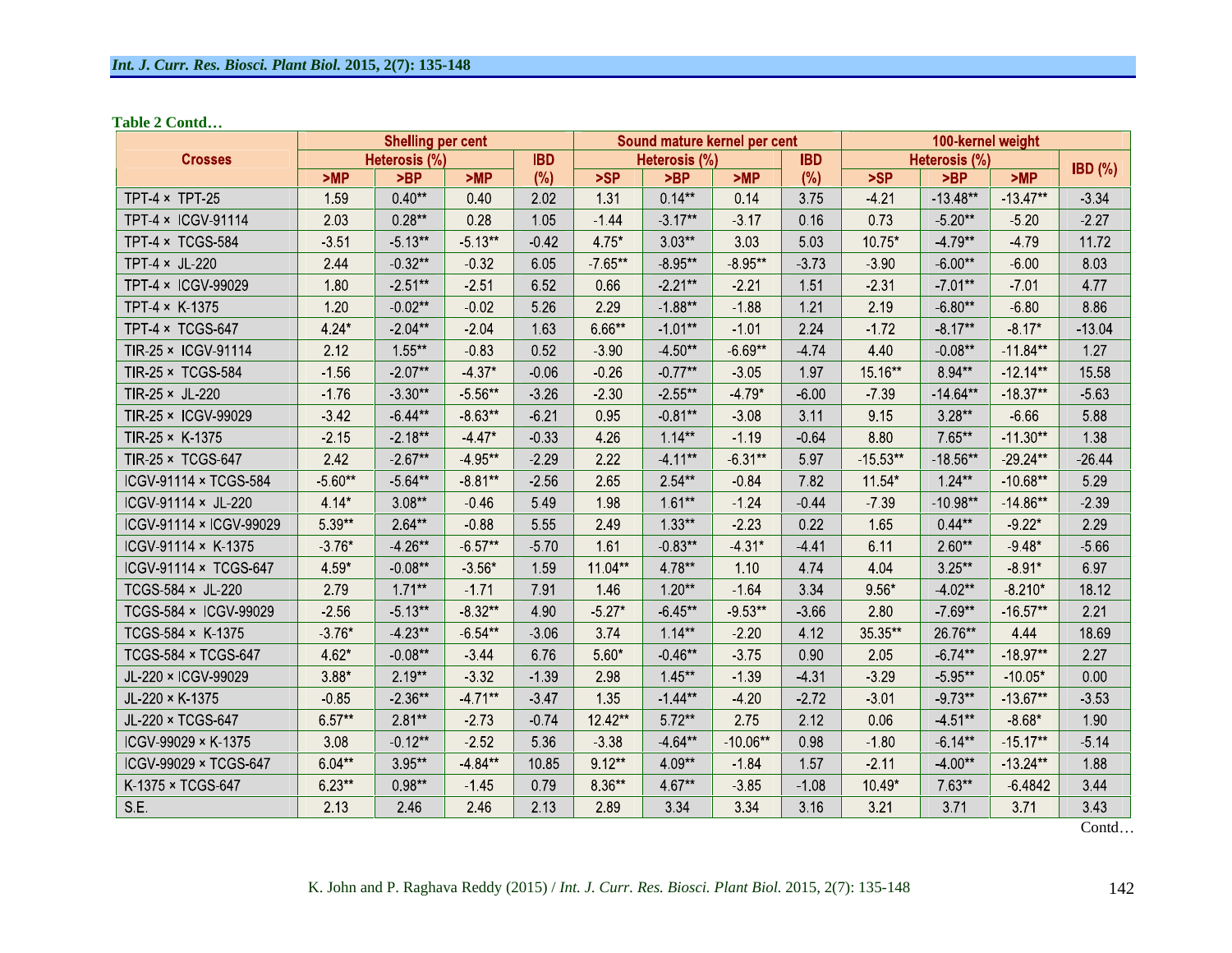**Table 2 Contd**

|                              | Dry haulms yield per plant | <b>Harvest index</b> |          |            |            | Oil per cent  |          |            |               |            |            |           |
|------------------------------|----------------------------|----------------------|----------|------------|------------|---------------|----------|------------|---------------|------------|------------|-----------|
| <b>Crosses</b>               |                            | Heterosis (%)        |          | <b>IBD</b> |            | Heterosis (%) |          | <b>IBD</b> | Heterosis (%) |            |            | $IBD$ (%) |
|                              | >MP                        | >BP                  | >MP      | $(\%)$     | >SP        | >BP           | >MP      | (%)        | >SP           | >BP        | >MP        |           |
| TPT-4 × TPT-25               | 31.99*                     | 22.72**              | 42.78**  | 19.60      | 0.05       | $-6.48**$     | 755      | 1.57       | $-0.49$       | $-0.78**$  | $-0.21$    | 0.35      |
| TPT-4 × ICGV-91114           | 28.94                      | 22.60**              | 35 97*   | $-8.86$    | 23.88**    | 16.44**       | 32.34**  | 0.23       | $-0.05$       | $-0.42**$  | $-0.42$    | 0.07      |
| TPT-4 × TCGS-584             | $-5.15$                    | $-7.08**$            | $-7.08$  | $-45.01$   | $-23.97**$ | $-29.97**$    | $-16.84$ | $-68.98$   | $125**$       | $-1.39**$  | $-1.39**$  | $-0.91$   |
| TPT 4 × JL 220               | 4.82                       | $0.50**$             | 954      | 28.26      | 974        | $5.03**$      | 14.90    | 14.30      | $-0.96*$      | $-1.04**$  | $-1.04**$  | $-0.49$   |
| TPT-4 × ICGV-99029           | $-20.55$                   | $-35.01**$           | 2.18     | $-15.81$   | $-17.55*$  | $-30.93**$    | 2 2 8    | $-30.44$   | $135**$       | $-1.46**$  | $-1.46**$  | 0.07      |
| TPT-4 × K-1375               | 11.19                      | $-0.43**$            | 25.89    | 21.71      | $-3.96$    | $-16.52**$    | 13.03    | -4.34      | $-0.90*$      | $-1.11**$  | $-1.11***$ | $-0.84$   |
| TPT-4 × TCGS-647             | 20.53                      | $1.30**$             | 48.77**  | 23.55      | $-3.18$    | $-18.14**$    | 18.45*   | 9.03       | $0.94*$       | $-0.69**$  | $-0.69$    | 1.54      |
| TIR-25 × ICGV-91114          | $-12.71$                   | $-14.75**$           | $-0.82$  | $-20.47$   | 2.02       | $1.43**$      | 16.64    | $-7.18$    | 0.22          | $-0.43**$  | 0.14       | $-0.62$   |
| TIR-25 × TCGS-584            | 28.37                      | 17.10**              | 36.24*   | 20.40      | 11.60      | 9.84**        | 30 44**  | 585        | 0.13          | $-0.30**$  | 0.28       | 0.14      |
| TIR-25 × JL-220              | 52.84**                    | 48.01**              | 72.21**  | 36.65      | 27.72**    | 24.61**       | 43 30**  | 28.77      | 0.69          | $0.32**$   | $0.90*$    | 0.76      |
| TIR-25 × ICGV-99029          | 378                        | $-9.71**$            | 41.96*   | 8.83       | $-2.17$    | $-13.10**$    | 28.70**  | 6.63       | $-0.88*$      | $-1.26**$  | $-0.69$    | 0.00      |
| TIR-25 × K-1375              | $-10.66$                   | $-14.22**$           | 8.45     | 0.43       | 562        | $-12.73**$    | 18.16*   | $-7.95$    | 0.06          | $-0.43**$  | 0.14       | $-0.55$   |
| TIR-25 × TCGS-647            | 20.29                      | $7.79**$             | 58.31**  | 17.06      | 474        | $-6.01**$     | 36.00**  | 0.03       | $1.00*$       | $-0.92**$  | $-0.35$    | 0.00      |
| <b>ICGV 91114 × TCGS-584</b> | 28.59                      | 19.90**              | 32.97*   | 29.14      | 3.61       | $1.39**$      | 20.40*   | $-442$     | $-0.32$       | $-0.56**$  | $-0.83*$   | $-0.49$   |
| $ICGV-91114 \times JL-220$   | 17.22                      | 16.22**              | 28.88    | 36.62      | 13.21      | $11.09**$     | 26.26**  | 32.59      | $-0.17$       | $-0.47**$  | $-0.62$    | 0.49      |
| ICGV-91114 × ICGV-99029      | 61.38**                    | 37.61**              | 116.35** | 35.34      | 25.60**    | 11.00**       | 64.38**  | 15.80      | $-0.64$       | $-0.90**$  | $-1.11***$ | 0 35      |
| $ICGV-91114 \times K-1375$   | 34.10*                     | 25.86**              | 59.13**  | 21.83      | 4 4 3      | $-3.95**$     | 30.03**  | $-4.81$    | 2 84**        | $-2.10**$  | $-3.40**$  | $-2.44$   |
| ICGV-91114 × TCGS-647        | $-1.69$                    | $-13.73**$           | 26.70    | 3.76       | $-12.29$   | $-21.69**$    | 13.30    | $-2.15$    | 0.62          | $-0.65**$  | $-1.39**$  | $-0.07$   |
| TCGS-584 × JL-220            | $-11.17$                   | $-16.50**$           | $-8.99$  | $-15.84$   | $-12.22$   | $-15.67**$    | 0.14     | $-18.39$   | 0.08          | $0.02**$   | $-0.14$    | $-0.21$   |
| TCGS-584 × ICGV-99029        | 10.23                      | $-11.27**$           | 39.51*   | $-63.54$   | $-2.97$    | $-12.58**$    | 29.46**  | -43.62     | $-0.52$       | $-0.56**$  | $-0.76$    | 042       |
| TCGS-584 × K-1375            | 51.23**                    | 32 97**              | 68.12**  | 13.06      | $-0.26$    | $-6.39**$     | 26.74**  | $-21.01$   | 0.07          | $0.00**$   | $-0.28$    | 0.90      |
| <b>TCGS-584 × TCGS-647</b>   | 1.23                       | $-16.33**$           | 22.89    | 1375       | 4 5 5      | $-4.82**$     | 37.71**  | 4.88       | $0.94*$       | $-0.56**$  | $-0.83*$   | 1.40      |
| JL-220 × ICGV-99029          | $-23.85$                   | $-35.53**$           | 1 3 6    | $-27.55$   | $-20.73**$ | $-31.08**$    | 206      | $-30.59$   | $-0.72$       | $-0.74**$  | $-0.90*$   | $-0.49$   |
| JL-220 × K-1375              | $-17.59$                   | $-23.28**$           | $-3.00$  | 1272       | $-15.90*$  | $-23.97**$    | 294      | 6.54       | $-0.13$       | $-0.26***$ | $-0.42$    | $-0.63$   |
| JL-220 × TCGS-647            | 24.39                      | 8.35**               | 59.13**  | 33.54      | 6.70       | $-6.31**$     | 35.56**  | 29.07      | $124**$       | $-0.33**$  | $-0.46$    | 1.81      |
| ICGV-99029 × K-1375          | 221                        | $-1179**$            | 38.69*   | 6.88       | $-11.50$   | $-15.30**$    | 25.43**  | $-4.17$    | $191**$       | $-2.02**$  | $22^{**}$  | $-0.50$   |
| ICGV-99029 × TCGS-647        | 62.54**                    | 57.19**              | 147.14** | 35.02      | 8.18       | 6.94**        | 58.37**  | 0.25       | $-1.78***$    | $-3.27**$  | $-3.47**$  | 2 2 3     |
| K-1375 × TCGS-647            | 55.93**                    | 45.08**              | 113.08** | 10.20      | 284        | $-0.46**$     | 44.02**  | $-16.68$   | $1.30**$      | $-0.14**$  | $-0.56$    | 202       |
| S.E.                         | 295                        | 3.40                 | 340      | 3.17       | 4 4 8      | 5 17          | 5 17     | 5.61       | 0.28          | 0.32       | 0 3 2      | 0.34      |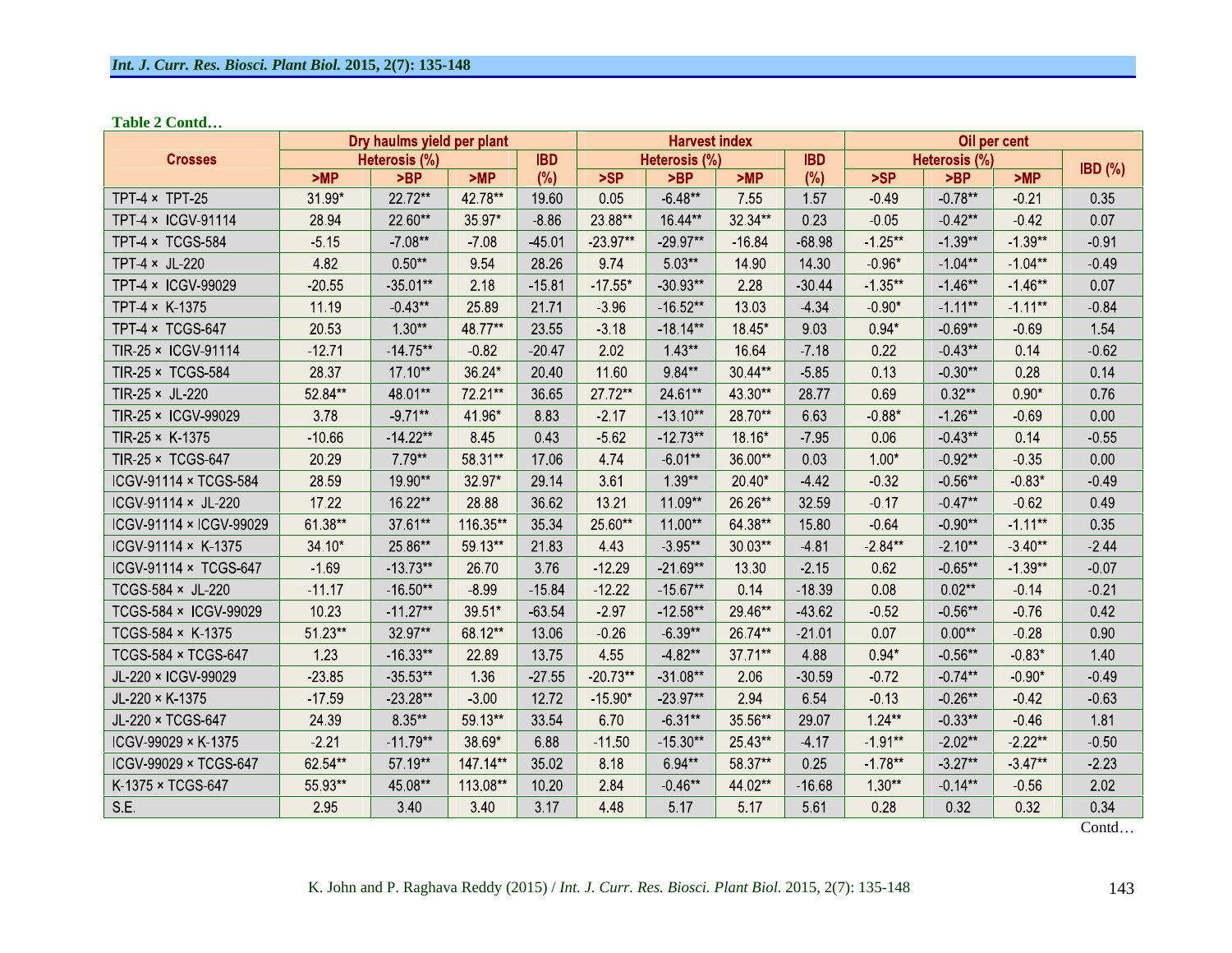**Table 2 Contd**

|                            |           | Protein per cent                                      |          |            | Kernel yield per plant |               |                                                 |            | Pod yield per plant |               |            |           |
|----------------------------|-----------|-------------------------------------------------------|----------|------------|------------------------|---------------|-------------------------------------------------|------------|---------------------|---------------|------------|-----------|
| <b>Crosses</b>             |           | Heterosis (%)                                         |          | <b>IBD</b> |                        | Heterosis (%) |                                                 | <b>IBD</b> |                     | Heterosis (%) |            | $IBD$ (%) |
|                            | >MP       | >BP                                                   | >MP      | (%)        | >SP                    | >BP           | >MP                                             | $(\%)$     | >SP                 | >BP           | >MP        |           |
| TPT $4 \times$ TPT 25      | $-0.45$   | $-0.51**$                                             | 0.51     | $-0.90$    | 32.33**                | 23.09**       | 23.09**                                         | 16.92      | 30.50**             | 22.26**       | 22.26**    | 14.40     |
| TPT-4 × ICGV-91114         | $1.34***$ | $1.27**$                                              | $1.27*$  | $-0.38$    | $-0.53$                | $-4.28**$     | -4 28                                           | $-4.61$    | $-2.27$             | $-4.51***$    | $-4.51$    | $-2.22$   |
| TPT-4 × TCGS-584           | $1.02*$   | $0.89**$                                              | $1.15*$  | 0.38       | 33.21**                | 13.40**       | 13.40*                                          | 37.64      | 31.38**             | 13.20**       | 13.20*     | 35.30     |
| TPT 4 × JL 220             | 095       | $0.76**$                                              | $1.15*$  | $-0.25$    | 16.26*                 | 5 45**        | 545                                             | 27.31      | 15.60*              | 5.41**        | 541        | 23.27     |
| TPT-4 × ICGV-99029         | $127*$    | $1.15***$                                             | $1.15*$  | $-0.75$    | 14.12*                 | $5.07**$      | 5.07                                            | 31.16      | 16.10*              | 7.59**        | 759        | 27.05     |
| TPT-4 × K-1375             | $2.18**$  | $1.27**$                                              | $1.27*$  | 163        | 15.52*                 | $-0.82**$     | $-0.82$                                         | 19.62      | 27.86**             | 14.48**       | 14.48*     | 26 85     |
| TPT-4 × TCGS-647           | $1.33**$  | $1.15***$                                             | $1.53**$ | 0.13       | 22.92**                | 4.56**        | 456                                             | 12 31      | 18.82*              | 6.64**        | 664        | 10.72     |
| TIR-25 × ICGV-91114        | 0.64      | $0.64**$                                              | 0.51     | $-0.51$    | $-11.10$               | $-14.18**$    | $-20.66**$                                      | $-10.92$   | $-13.13$            | $-16.80**$    | $-20.61**$ | $-11.71$  |
| TIR-25 × TCGS-584          | 0.32      | $0.13**$                                              | 038      | $-0.63$    | 9.19                   | $-0.82***$    | $-14.67*$                                       | 10.32      | 10.69               | $1.16**$      | $-11.62$   | 11.62     |
| TIR-25 × JL-220            | $-0.25$   | $-0.51**$                                             | $-0.13$  | $-0.89$    | 4.97                   | $2.13**$      | $12.13*$                                        | $-6.92$    | 8.08                | 4 99**        | $-8.28$    | $-543$    |
| TIR-25 × ICGV-99029        | $1.08*$   | $1.02**$                                              | 0.89     | 0.25       | 17.04*                 | 15.74**       | $-0.42$                                         | 7.80       | 26.44**             | 24.97**       | 9.18       | 14.33     |
| TIR-25 $\times$ K-1375     | $1.35**$  | $0.51**$                                              | 0.38     | 025        | 18.15*                 | $8.31**$      | $-6.81$                                         | 095        | 17 34*              | $11.77***$    | 2 3 6      | 195       |
| TIR-25 × TCGS-647          | $-0.00$   | $-0.25**$                                             | 0 1 3    | 0.51       | 16.03*                 | 5.30**        | 940                                             | $-6.83$    | 13.04               | 7.96**        | $-569$     | $-0.66$   |
| ICGV-91114 × TCGS-584      | 0.32      | $0.13**$                                              | 0.38     | 1.01       | 578                    | $-6.91**$     | $13.94*$                                        | 31.79      | 11.35               | $-2.13**$     | $-661$     | 33.22     |
| ICGV-91114 × JL-220        | 0.25      | $-0.00**$                                             | 0.38     | $-1.27$    | 19.25**                | 12.12**       | 365                                             | 12.87      | 17.88*              | $9.82**$      | 4.79       | 8.46      |
| ICGV-91114 × ICGV-99029    | $1.59**$  | $1.53**$                                              | $1.40**$ | $-0.13$    | 19.47**                | 14.10**       | 548                                             | 14.23      | 16.58*              | 10.42**       | 5 3 6      | 7.97      |
| ICGV-91114 × K-1375        | $161**$   | $0.76**$                                              | 0.64     | $-0.88$    | 33.20**                | 18.26**       | 933                                             | 32.56      | 31.57**             | 20.30**       | 14.79*     | 34.68     |
| ICGV-91114 × TCGS-647      | $1.40**$  | $114**$                                               | $1.53**$ | $-0.50$    | 40 50**                | 23.53**       | 14.20*                                          | 34 39      | 30.35**             | 19.48**       | 14.01*     | 21.90     |
| TCGS-584 × JL-220          | 0.32      | $0.25**$                                              | 0.64     | $-0.63$    | 15.07                  | $7.21**$      | $-12.75*$                                       | 12.69      | 12.36               | 5.51**        | $-13.10*$  | 2.80      |
| TCGS-584 × ICGV-99029      | $1.40**$  | $1.14**$                                              | $1.40**$ | 0.25       | 6.80                   | $-2.01**$     | $-17.56**$                                      | 502        | 10.70               | $2.26**$      | $-12.74$   | $-0.32$   |
| TCGS-584 × K-1375          | $1.54**$  | $0.51**$                                              | 076      | 0.00       | 47.47**                | 45.97**       | 468                                             | 30.19      | 48.86**             | 42.51**       | 12.68      | 33.14     |
| <b>TCGS-584 × TCGS-647</b> | $1.08*$   | $1.01**$                                              | $140**$  | 0.63       | 11.74                  | 11.63**       | $-21.57**$                                      | 18.94      | 21.98*              | 16.47**       | $-739$     | 24.30     |
| JL 220 × ICGV-99029        | 0.32      | $-0.00**$                                             | 0.38     | $-0.76$    | 245                    | $0.78**$      | $-15.21*$                                       | $-6.34$    | 4.51                | $2.69**$      | $-12.37$   | $-5.56$   |
| JL-220 × K-1375            | $2.24**$  | $1.14**$                                              | $1.53**$ | 0.50       | 16.87*                 | 9.93**        | $-10.53$                                        | 775        | 16.99*              | 14.65**       | $-5.57$    | 11.23     |
| JL-220 × TCGS-647          | $1.39**$  | 1 39**                                                | $1.78**$ | $-0.25$    | 10.49                  | $2.83**$      | $-16.30**$                                      | $-33.08$   | 646                 | 4 61**        | $-13.83*$  | $-31.25$  |
| ICGV-99029 × K-1375        | $1.67**$  | $0.89**$                                              | 0.64     | 0.76       | 36.91**                | 26.80**       | 6.68                                            | 13.31      | 31.64**             | 26.81**       | 8.2044     | 8.66      |
| ICGV-99029 × TCGS-647      | $-0.45$   | $-0.76**$                                             | $-0.38$  | $-1.66$    | 16.43*                 | $6.73**$      | $-10.20$                                        | 15.85      | 14 74               | 10.82**       | $-5.44$    | 8.19      |
| K-1375 × TCGS-647          | $1.36**$  | $0.25**$                                              | 0.64     | 063        | 57.61**                | 55.85**       | 1176                                            | 42.40      | 37 12**             | 36.74**       | 872        | 16.85     |
| SE.                        | 0.19      | 0.22                                                  | 0.22     | 0.23       | 1.66                   | 1.91          | 191                                             | 2.20       | 2.22                | 2.56          | 2.56       | 2.54      |
| * Significant at 5% level; |           | $MP = Mid\text{-}parent;$ ** Significant at 1% level; |          |            |                        |               | $BP = Better parent$ ; $SP = Standard parent$ . |            |                     |               |            |           |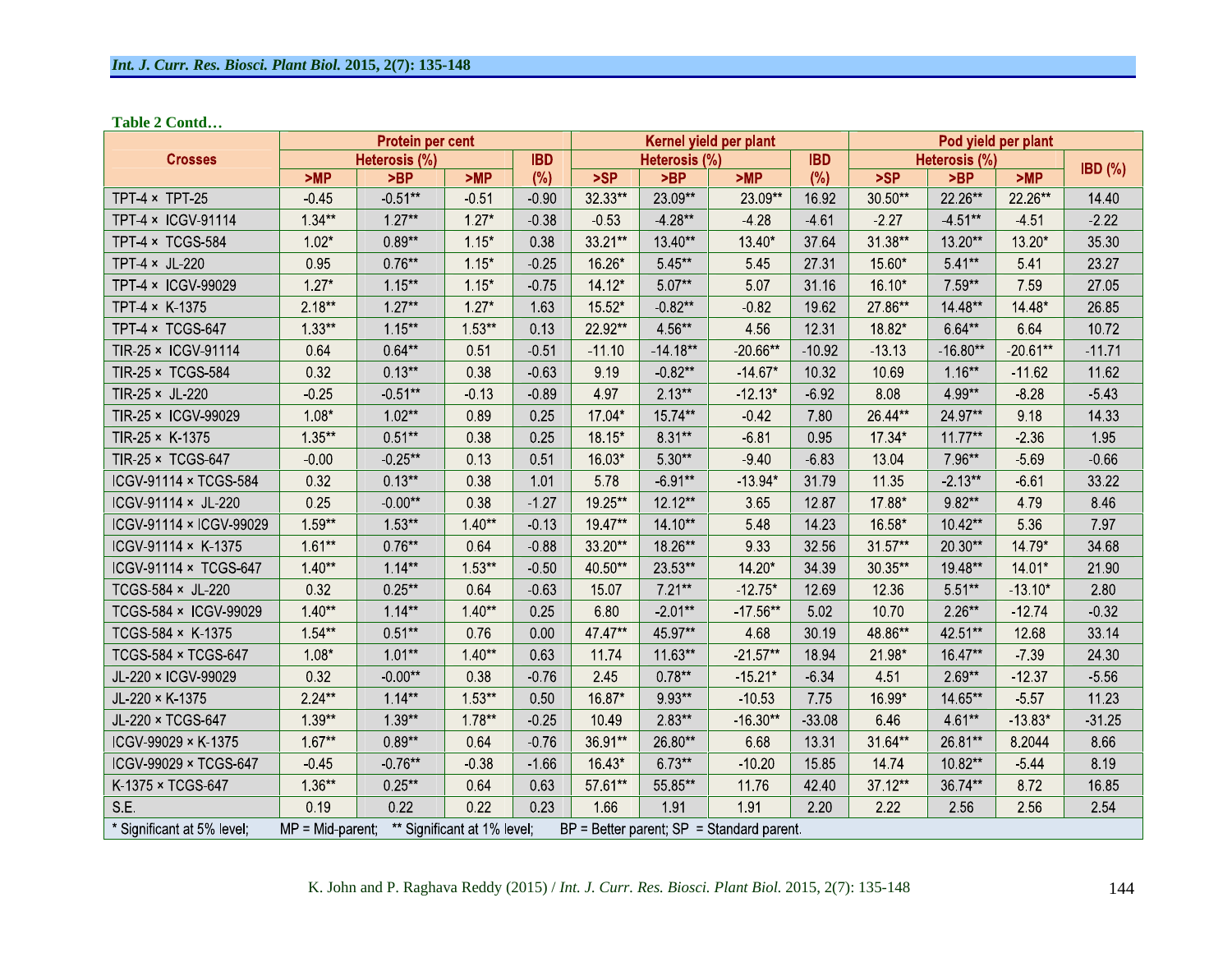| <b>Character</b>                                   | <b>Best parent - based</b><br><b>on</b>      | Best cross - based on                                                | Best heterotic crosses-based on                                          |                                                                                      |                                                                                   |  |  |  |  |
|----------------------------------------------------|----------------------------------------------|----------------------------------------------------------------------|--------------------------------------------------------------------------|--------------------------------------------------------------------------------------|-----------------------------------------------------------------------------------|--|--|--|--|
|                                                    | Per se performance                           | Per se performance                                                   | <b>Relative heterosis</b>                                                | <b>Heterobeltiosis</b>                                                               | <b>Standard heterosis</b>                                                         |  |  |  |  |
| Days to 50 per cent flowering                      | $JL-220$                                     | ICGV-91114 × TCGS-647                                                | TIR-25 × ICGV-990129                                                     | TIR-25 × ICGV-99029                                                                  | ICGV-9111 × TCGS-647                                                              |  |  |  |  |
|                                                    | <b>ICGV-91114</b>                            | TPT-4 $\times$ TIR-25                                                | TPT $4 \times$ TIR-25                                                    | TIR-25 × TCGS-647                                                                    | TPT-4 × ICGV-91114                                                                |  |  |  |  |
|                                                    | <b>TCGS-584</b>                              | TPT-4 $\times$ JL-220                                                | ICGV-91114 × ICGV-99029                                                  | TIR-25 × K-1375                                                                      | TPT 4 × JL-220                                                                    |  |  |  |  |
| Days to maturity                                   | <b>ICGV-91114</b>                            | TPT-4 × ICGV-91114                                                   | TIR-25 × JL-220                                                          | TIR-25 × JL-220                                                                      | TPT-4 × ICGV-91114                                                                |  |  |  |  |
|                                                    | <b>TCGS-584</b>                              | ICGV-91114 × TCGS-584                                                | TIR-25 × TCGS-584                                                        | TPT 4 × JL-220                                                                       | TPT 4 × TCGS-584                                                                  |  |  |  |  |
|                                                    | JL-220                                       | TPT 4 × TCGS-584                                                     | TIR-25 × ICGV-91114                                                      | TPT-4 × TCGS-584                                                                     | TIR-25 C JL-220                                                                   |  |  |  |  |
| Number of well-filled and<br>mature pods per plant | TPT-4<br><b>ICGV 91114</b><br>K-1375         | TPT-4 $\times$ TIR-25<br><b>TPT-4 × ICGV-91114</b><br>TPT-4 × K-1375 | <b>TCGS-584 × TCGS-647</b><br>ICGV-99029 × TCGS-647<br>JL-220 × TCGS-647 | <b>TCGS-584 × TCGS-647</b><br>ICGV-99029 × TCGS-647<br>TPT $4 \times$ TIR -25        | TPT $4 \times$ TIR-25<br>TPT-4 × ICGV-91114                                       |  |  |  |  |
| Shelling per cent                                  | TPT <sub>4</sub><br><b>TIR 25</b><br>K-1375  | TPT-4 $\times$ TIR-25<br><b>TPT-4 × ICGV-91114</b><br>TPT 4 × K-1375 | JL-220 × TCGS-647<br>K-1375 × TCGS-647<br>ICGV-99029 × TCGS-647          | ICGV-99029 × TCGS-647<br>ICGV-91114 × JL-220<br>JL-220 × TCGS-647                    | TPT $4 \times$ TIR-25<br>TPT-4 × ICGV-91114                                       |  |  |  |  |
| Sound mature kernel per cent                       | TPT-4                                        | TPT-4 × TCGS-584                                                     | JL-220 × TCGS-647                                                        | JL-220 × TCGS-647                                                                    | TPT 4 × TCGS-584                                                                  |  |  |  |  |
|                                                    | <b>TIR 25</b>                                | JL-220 × TCGS-647                                                    | ICGV-91114 × TCGS-647                                                    | ICGV-91114 × TCGS-647                                                                | JL-220 × TCGS-647                                                                 |  |  |  |  |
|                                                    | JL-220                                       | ICGV-91114 × TCGS-647                                                | ICGV-99029 × TCGS-647                                                    | K-1375 × TCGS-647                                                                    | <b>TPT-4 × TIR-25</b>                                                             |  |  |  |  |
| 100-kernel weight                                  | TPT-4<br>JL-220<br>ICGV-99029                | TCGS-584 × K-1375<br>TPT-4 × TCGS-584<br>TPT-4 × ICGV-91114          | TCGS 584 × K-1375<br>TIR-25 × TCGS-584<br>ICGV-911114 × TCGS-584         | TCGS 584 × K-1375<br>TIR-25 × TCGS-584<br>K-1375 × TCGS-647                          | TCGS-584 × K-1375                                                                 |  |  |  |  |
| Dry haulm weight per plant                         | ICGV-99029                                   | ICGV-99029 × TCGS-647                                                | ICGV-99029 × TCGS-647                                                    | ICGV-99029 × TCGS-647                                                                | ICGV-99029 × TCGS-647                                                             |  |  |  |  |
|                                                    | <b>TCGS-647</b>                              | ICGV-91114 × ICGV-99029                                              | ICGV-911114 × ICGV-99029                                                 | TIR-25 × JL-220                                                                      | ICGV-911114 × ICGV-99029                                                          |  |  |  |  |
|                                                    | K-1375                                       | K-1375 × TCGS-647                                                    | K-1375 × TCGS-647                                                        | K-1375 × TCGS-647                                                                    | K-1375 × TCGS-647                                                                 |  |  |  |  |
| Harvest index                                      | <b>ICGV-99029</b>                            | ICGV-91114 × ICGV-99029                                              | TIR-25 × JL-220                                                          | TIR-25 × JL-220                                                                      | ICGV-911114 × ICGV-99029                                                          |  |  |  |  |
|                                                    | <b>TCGS-647</b>                              | ICGV-99029 × TCGS-647                                                | ICGV-911114 × ICGV-99029                                                 | TPT-4 × ICGV-91114                                                                   | ICGV-99020 × TCGS-647                                                             |  |  |  |  |
|                                                    | K-1375                                       | K-1375 × TCGS-647                                                    | TPT-4 × ICGV-91114                                                       | ICGV-91114 × JL-220                                                                  | K-1375 × TCGS-647                                                                 |  |  |  |  |
| Oil per cent                                       | <b>TIR-25</b>                                | TIR-25 × JL-220                                                      | ICGV-99029 × TCGS-647                                                    | TIR-25 × JL-220                                                                      | TIR-25 × JL-220                                                                   |  |  |  |  |
|                                                    | TPT-4                                        | TIR-25 × TCGS-584                                                    | JL-220 × TCGS-647                                                        | TCGS 584 × JL-220                                                                    | TIR-25 × TCGS-584                                                                 |  |  |  |  |
|                                                    | JL-220                                       | TIR-25 × ICGV-91114                                                  | TIR-25 × TCGS-647                                                        | TCGS-584 × K-1375                                                                    | TIR-25 × ICGV-91114                                                               |  |  |  |  |
| Protein content                                    | JL-220<br><b>TCGS-647</b><br><b>TCGS-584</b> | JL-220 × TCGS-647<br>TPT 4 × TCGS-647<br>ICGV-91114 × TCGS-647       | JL-220 × K-1375<br>TPT 4 × K-1375<br>$ICGV-99029 \times K-1375$          | ICGV-91114 × ICGV-99029<br>JL-220 × TCGS-647<br>TPT-4 × ICGV-91114<br>TPT 4 × K-1375 | JL-220 × TCGS-647<br>TPT 4 × TCGS-647<br>ICGV-91114 × TCGS-647<br>JL-220 × K-1375 |  |  |  |  |
| Kernel yield per plant                             | TPT <sub>4</sub>                             | TPT $4 \times$ TIR-25                                                | K-1375 × TCGS-647                                                        | K-1375 × TCGS-647                                                                    | TPT $4 \times$ TIR-25                                                             |  |  |  |  |
|                                                    | ICGV-91114                                   | ICGV-91114 × TCGS-647                                                | TCGS-584 × K-1375                                                        | TCGS-584 × K-1375                                                                    | ICGV-91114 × TCGS-647                                                             |  |  |  |  |
|                                                    | <b>TIR-25</b>                                | TPT-4 × TCGS-584                                                     | ICGV-91114 × TCGS-647                                                    | ICGV-99029 × K-1375                                                                  | TPT-4 × TCGS-584                                                                  |  |  |  |  |
| Pod yield per plant                                | TPT <sub>4</sub>                             | TPT-4 $\times$ TIR-25                                                | TCGS-584 × K-1375                                                        | TCGS-584 × K-1375                                                                    | TPT $4 \times$ TIR-25                                                             |  |  |  |  |
|                                                    | ICGV-91114                                   | ICGV-91114 × K-1375                                                  | ICGV-99029 × K-1375                                                      | K-1375 × TCGS-647                                                                    | ICGV-91114 × K-1375                                                               |  |  |  |  |
|                                                    | <b>TIR 25</b>                                | ICGV-91114 × TCGS-647                                                | ICGV-91114 × K-1375                                                      | TIR-25 × ICGV-99029                                                                  | TPT 4 × K 1375                                                                    |  |  |  |  |

Table 3. List of best parents and  $F_1s$  for yield and yield traits in groundnut.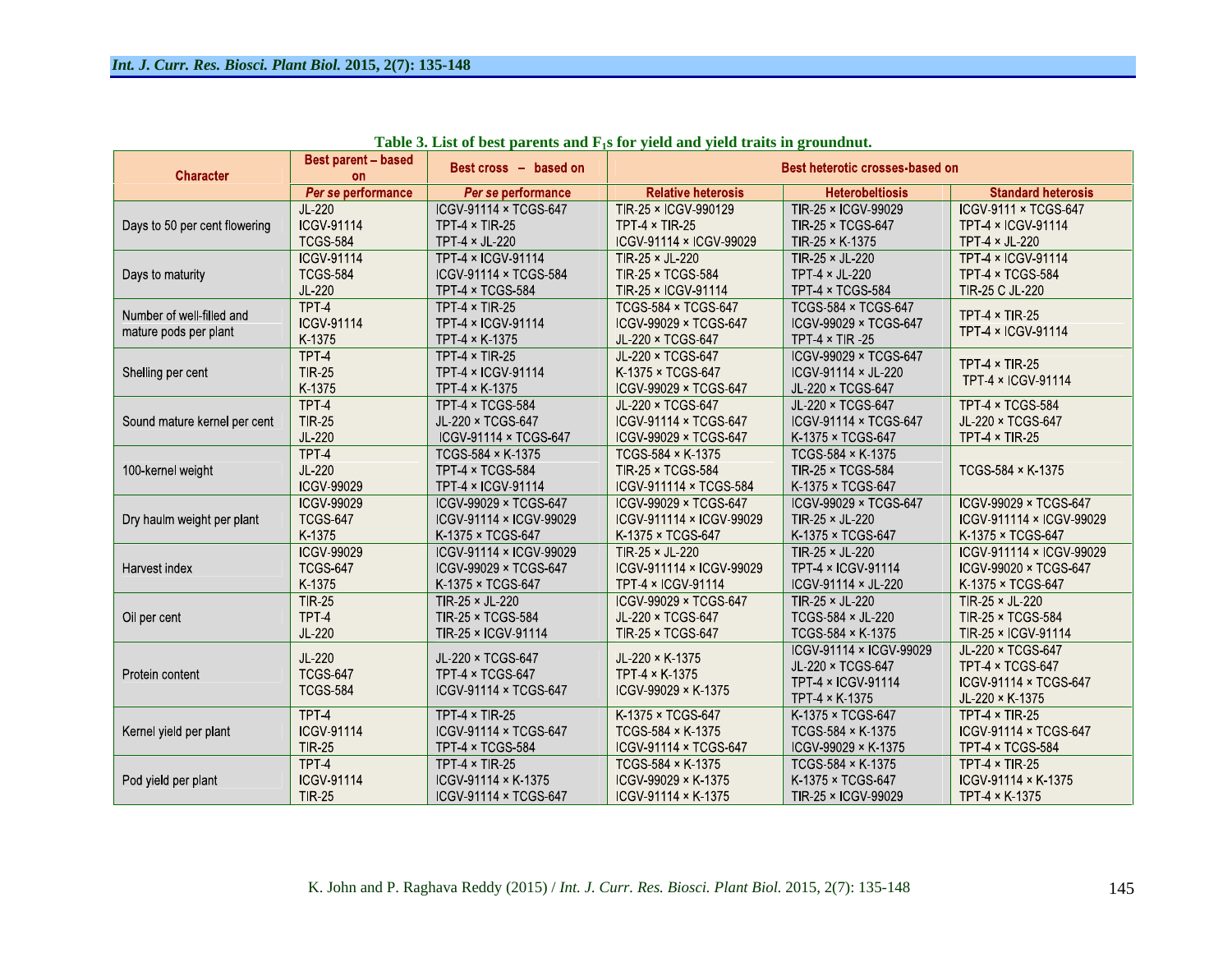Out of twenty eight  $F_1s$ , only Five  $F_1s$  and two  $F_1s$ recorded the highest significant positive heterosis over mid-parent and better parent. The  $F_1$ , TIR-25  $\times$  TCGSaction for this character. The results of Makne and Bhale (1991), Nagda and Sharma (2001) and Chen Silong Li et

significant positive heterobeltiosis, and  $JL-220 \times TCGS$ additive gene action in expression of this character. Earlier Nagda and Sharma (2001) reported for protein per cent. Kernel yield per plant, eighteen and twenty two (1993), Jayalakshmi et al. (2000), Jayalakshmi and Reddy (2005), John and Vasanthi (2006), Jivani et al. (2008) and Jivani et al. (2009) also reported positive

plant over mid-parent, better parent and standard parent inbreeding depression indicating the importance of number of well-filled and mature pods per plant, yield in groundnut was also reported by Arunachalam et al. (1982), Deshmukh (1985), Reddi et al. (1989), Bansal et al. (1993), Varman and Raveendran (1997), From the forgoing discussion it can be concluded that,

647 exhibited highest positive and significant heterosis per cent flowering and days to maturity. The other over mid-parent coupled with low positive inbreeding parent, JL-220 recorded the highest *per se* performance depression, indicating the importance of additive gene for protein per cent. The genotypes, ICGV-99029 for dry SMK per cent, 100-kernel weight, kernel yield per plant and pod yield per plant. The parent, ICGV-91114 recorded the lowest *per se* performance for days to 50 haulms yield per plant and harvest index.

al. (2009) further confirm these findings. Among the  $F_1s$ , ICGV-91114  $\times$  TCGS-647 recorded the For protein per cent seventeen, twenty two and twelve flowering and highest *per se* performance for SMK per  $F_1$ s expressed significant positive heterosis over mid- cent (Table 1). TPT-4  $\times$  ICGV-91114 exhibited the parent, better parent and standard parent. The  $F_1$ , JL-220 lowest per se performance for days to maturity and other x K-1375 recorded highest significant relative heterosis,  $F_1s$ , JL-220  $\times$  ICGV-99029 for harvest index, ICGV-ICGV-91114  $\times$  ICGV-99029 had exhibited highest 99029  $\times$  TCGS-647 for dry haulms yield per plant and 647 significant standard heterosis with positive pods per plant, shelling per cent, kernel yield per plant inbreeding depression indicating the importance of and pod yield per plant exhibited the highest per se lowest *per se* performance for days to 50 per cent TPT-4  $\times$  TIR-25 for number of well-filled and mature performance. TCGS-584  $\times$  JL-220 recorded the lowest per se performance for days to maturity.

 $F_1$ s exhibited significant positive heterosis over mid-<br>Among the  $F_2$ s, TPT-4 × ICGV-91114 was distinct for parent and better parent. The  $F_1$ , K-1375  $\times$  TCGS-647 its lowest mean value for days to maturity and highest recorded the highest significant positive heterosis over mean values for number of well-filled and mature pods mid-parent (57.61%) and heterobeltiosis (55.86%) per plant, shelling per cent, 100- kernel weight*.* Other coupled with high positive inbreeding depression  $F_2$ s, involving TIR-25 as one of parents showing highest  $(42.40%)$  indicating the importance of additive gene *per se* performance is TIR-25  $\times$  TCGS-647 for short action for this trait. Majority of the  $F_1s$  expressed statue, TIR-25  $\times$  ICGV-91114 for oil per cent. The  $F_2$ positive inbreeding depression. Arunachalam et al. involving JL-220 as one of the parents *viz*., JL-220 × (1982), Isleib (1982), Reddi et al. (1989), Bansal et al. ICGV-99029 for SCMR, JL-220  $\times$  TCGS-647 for SMK per cent, protein per cent, kernel yield per plant and pod yield per plant showed the highest *per se* performance.

heterosis for pod and kernel yields in groundnut. The parent involving ICGV-91114 as one of the parent Out of twenty eight  $F_1s$ , sixteen, twenty five and five  $F_1s$  ICGV-91114  $\times$  TCGS-647 recorded the highest *per se* showed significant positive heterosis for pod yield per performance for protein per cent. In the present study the respectively. The  $F_1$ , TCGS-584  $\times$  K-1375 registered the yield per plant and harvest index. It is clear from the per highest significant relative heterosis (48.86%) and se performance of parents and F<sub>1</sub>s that ICGV-99029 heterobeltiosis (42.51%) coupled with high positive imparted high yielding ability to its cross with respect to additive gene action for this character. Heterosis for pod shelling per cent, kernel yield per plant and pod yield per viz., ICGV-91114  $\times$  K-1375 came to flowering early and other F<sub>2</sub>s viz., TCGS-584  $\times$  ICGV-99029 for dry haulms number of well-filled and

Rudraswamy et al. (1999) and Parmar et al. (2004). certain crosses recorded significant standard heterosis for The results clearly indicated that the genotype,  $TPT-4$   $TCGS-647$  for dry haulms yield per plant,  $TIR-25 \times JL$ showed the highest *per* se performance for number of  $220$  for oil per cent, JL-220  $\times$  TCGS-647 for protein per well-filled and mature pods per plant, shelling per cent, cent and TPT-4  $\times$  TIR-25 for kernel yield per plant. They plant.<br>From the forgoing discussion it can be concluded that, certain yield and yield attributes *viz.,* ICGV-99029 ×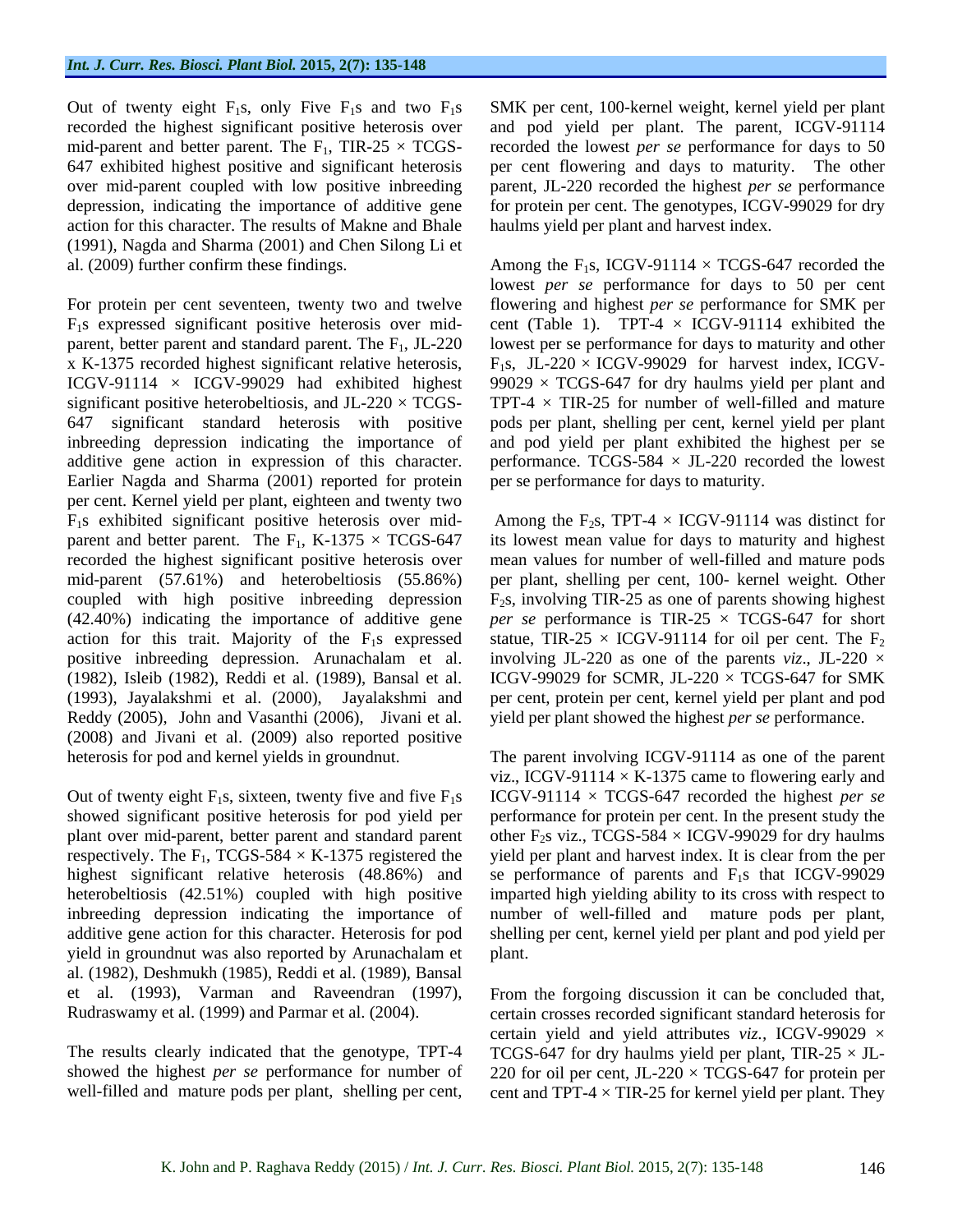all the above cross combinations that showed high H. K., Chikani, B. M., 2008. Analysis of diallel cross heterosis involved one good general combiner and one poor combiner thereby indicating the roll of inter-allelic in future breeding programmes either recurrent selection or diallel selective mating system is to be examined in these crosses. Further, the crosses which recorded high depression in  $F_2$  generation indicating importance of non-

- Ahmed, N., 1995. Heterosis, combining ability and inter relationships among yield and yield attributes in
- Gibbons, R.W., 1984. Heterosis in relation to genetic groundnut (*Arachis hypogaea* L.). Euphytica 33, 33-
- Bansal, V. K., Satiya, P.R., Gupta, V.P., Sangh, A.S., Crop Plants Theory and Application (Eds.: Virk, Feb. 1993. pp.6-7. p.434.
- oil content in peanut using mixed model of major
- Dasaradha Rami Reddy, C., Suneetha, K., 2004. Nutritional Security, 11-13 October-2004 at NRCG,
- Deshmukh, S. K., Zade, V.R., Reddy, P.S., 1985.
- enhancement for seed quality traits in groundnut. Int.
- Garet, B., 1976. Heterosis and combining ability in
- had recorded the highest positive heterosis (Table 3). In Hariprasanna, K., Chuni Lal., Radhakrishnan, T., Gor,<br>all the above cross combinations that showed high H. K., Chikani, B. M., 2008. Analysis of diallel cross for some physical-quality traits in peanut (*Arachis hypogaea* L.). Euphytica 160, 49-57.
- interactions. Therefore, for exploitation of such heterosis Isleib, T.G., 1982. Heterosis and early generation testing in test crosses of exotic peanuts (*Arachis hypogaea* L.) cultivars. Dissertation Abstract International B43. 1968B.
- heterosis for pod yield also recorded high inbreeding Jayalakshmi, V., Reddy, G.L., 2005. Heterosis and additive gene action. attributes in groundnut (*Arachis hypogaea* L). Indian inbreeding depression for yield and physiological J. Agric. Res. 39(1), 25-30.
- **References** Jivani, L. L., Kelaiya, G. R., Ponkia, H. P., Padhar, P. R., 2007. Genetics of quantitative characters in groundnut (*Arachis hypogaea* L.) Res. Crops 8(2), 496-499.
- groundnut (*Arachis hypogaea* L.) M.Sc. (Ag.) Jivani, L. L., Khanpara, M.D., Kachhadia, V.H., Thesis, Andhra Pradesh Agricultural University,Hyderabad, India. depression for pod yield and its related traits in Arunachalam, V., Bandopadhyay, A., Nigam, S.N., Spanish bunch groundnut (*Arachis hypogaea* L.). Modhvadia, J.M., 2008. Heterosis and inbreeding Res. Crops 9(3), 670-674.
	- divergence and specific combining ability in John, K., Vasanthi, R.P., 2006. Heterosis in six single crosses of groundnut. Legume Res. 29(4), 262-265.
	- 39. Makne, V.G., Bhale, N. L., 1991. Heterosis, inbreeding Verma, M.M., 1993. Heterosis in relation to plant yield and its components in groundnut (*Arachis*  type in groundnut for yield in heterosis breeding. In: *hypogaea* L.) Golden Jubilee Symposium on Genetic D.S., Chahal, G.S.). Symposium, Ludhiana 23-24 Fifty Years, February 12-15, 1991, New Delhi. depression and combining ability for oil, protein, pod Research and Education. Current Trends for the Next p.434.
- Chen, S.L., Li, Y.R., Cheng, Z.S., Liao, B.S.,, Lei, Y., Nadaf, H. L., Habib, A. F., Sresh, S., Patil, Syed Sadaqat, Liu, J.S., 2009. Heterosis and genetic analysis of 1988. Heterosis and combining ability studies in groundnut. J. Oilseeds Res. 5, 7-15.
	- gene and polygene. Sci. Agric. Sinica 42(9), 3048- Nagda, V.V., Sharma, S. P., 2001. Heterosis for pod 3057. yield and its components in groundnut (*Arachis hypogaea* L.) Crop Res. (Hisar) 22(2), 267-270.
	- Combining ability and heterosis in groundnut. Paper Parmar, D. L., Kumar, A. L. R., Bharodia, P. S., 2000. Presented at the National Symposium On Enhancing Genetic analysis of pod and seed characters in Productivity of Groundnut for Sustaining Food and crosses of large seeded Virginia genotypes of groundnut. Int. *Arachis* Newslett. 20, 10-11.
- Junagadh. pp.28-29. Parmar, D. L., Rathnakumar, L., Bharodia, P.S., Heterobeltiosis in groundnut. Indian J. Agric. Sci. crosses involving adapted and exotic groundnut 85, 358-361. germplasm. Paper Presented at the National Dwivedi, S. L., Nagabhushanam, G.V.S., Nigam, S.N., Raghunath, K., Jambhunathan, R., 1994. Germplasm Groundnut for Sustaining Food and Nutritional Dobaria, J.R., 2004. Genetic basis of heterosis in Symposium on Enhancing Productivity of Security, 11-13 October-2004 at NRCG, Junagadh.
	- *Arachis* Newslett. 14, 14-15. Reddi, M. V., Reddy, K.R., Reddy, K.C.M., Reddy, groundnut (*Arachis hypogaea* L.) Oleagineux 31, and combining ability in 6x6 diallel set of groundnut 435-442. (*Arachis hypogaea* L.). J. Res. APAU 17, 378-383.K.H.P., Reddy, P.R., Reddy, G.L.K., 1989. Heterosis